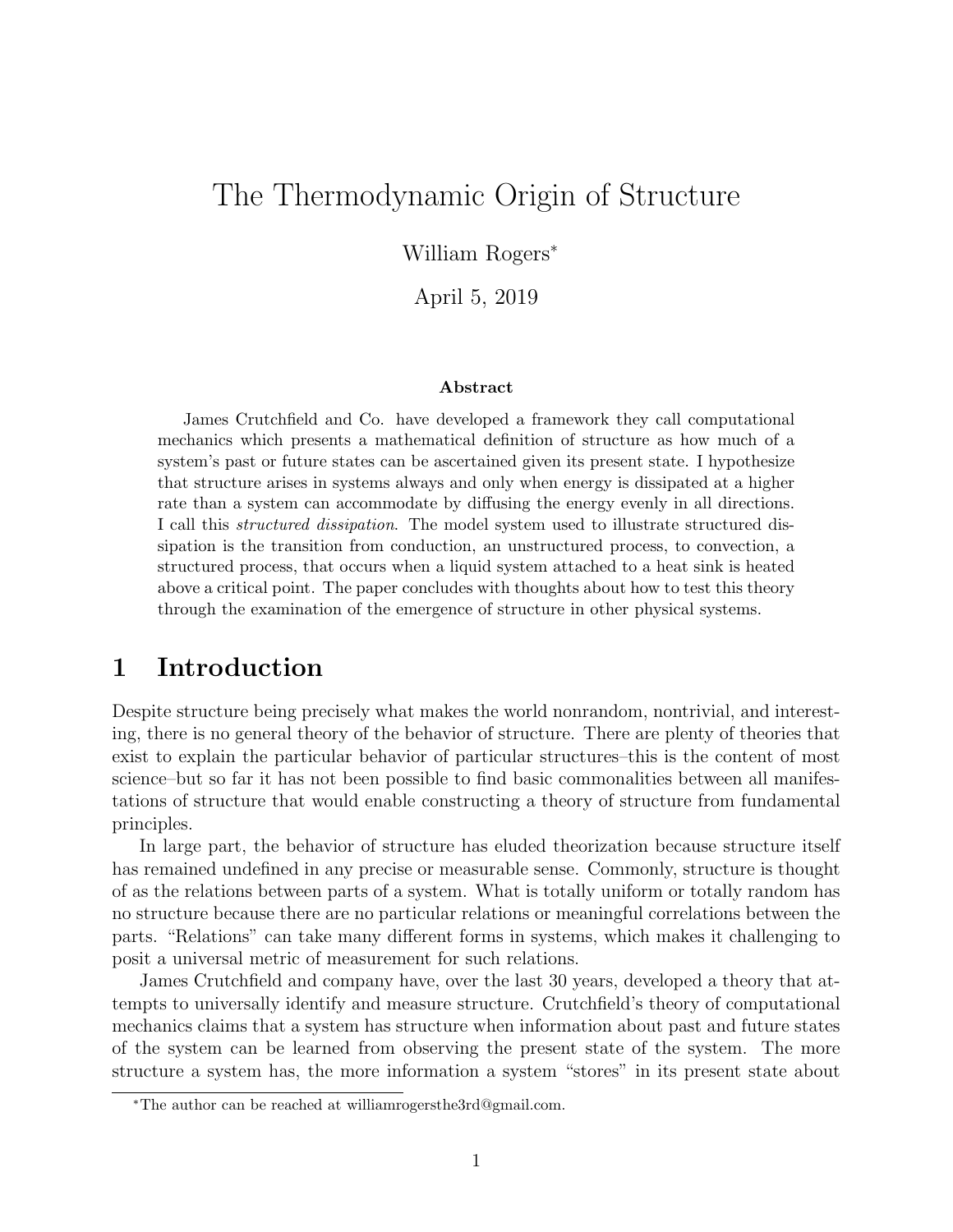future and past states. Connecting this definition to the common notion of structure noted in the previous paragraph, the amount of structure in a system is the amount of internal relations, which can be measured by the predictability of the system's past and future states given its present state. In order to build this theory up from first principles, it has hitherto been applied mostly to extremely simple abstract and real-world systems.

What is key to this definition is the way it delineates structure from order or uniformity, which in the past have often been conflated with structure. A totally ordered system is one that is entirely uniform in its progression between states, e.g. it moves through state "A", then goes to state "A" again, and so on, which can be represented as "AAA...". Whereas structure in a process implies that the system passes through different states in such a way that looking at one state, one can predict future and past states. For example, a system that progresses through states "ABCABCABC..." is structured because if you see the system in state "B", one knows that previously it was in state "A" and subsequently it will be in state " $C$ ".

On the opposite side of the spectrum from order lies disorder, randomness, and entropy, terms which are used interchangeably in this paper. A system that randomly moves between states, like "AABACCBCABC...", is not structured because there is nothing in the present state that helps predict past or future states. Just as order has sometimes been mistaken for structure, so has disorder. For example, a very disordered dataset may appear like it has "a lot going on" and thus be the result of complex processes and require complex explanation. Distinguishing random phenomena from very complex phenomena may be tricky sometimes, but the distinction is critical: mistaking a random sequence of letters generated by, say, flipping a coin, for a subtly intricate system will generate a lot of wasted effort. A major finding of computational mechanics is that systems can have independently varying degrees of structure and order.

Crutchfield's definition of structure has the further of being mathematically formalized, such that the structure and entropy of systems can be quantified given an appropriate model of the system. The difficult part is modeling systems in such a way that they can be represented as having a linear sequence of states upon which the framework of structure can then be applied. Nonetheless, Crutchfield and colleagues have successfully applied their framework to a wide range of physical systems, from chaotic crystal formation to turbulence  $|1|$ .

What is most titillating about this theory of structure is the possibility that structure is indeed a fundamental property of physical systems and not merely a human construct. Perhaps structure in the world is as real as entropy in a gas. If so, the investigation of structure today might be capable of opening up new domains of science, the way Newton and his contemporaries opened the floodgates with the formalization of the concept of energy. Furthermore, if structure is a fundamental property of systems, akin to energy or entropy, then how structure changes in systems over time might be governed by distinct laws akin to the laws of thermodynamics. One such law is proposed below as the thesis of this paper.

The paper proceeds as follows: In Section 2, I present an overview of Crutchfield's framework for defining structure. In Section 3, I argue that Crutchfield's concept of structure has deeper theoretical implications–that the behavior of structure in systems might be governed by universal laws like those in thermodynamics–and that an approach to structure in this vein is justified even if speculative. In Section 4, I illustrate how the transition from conduc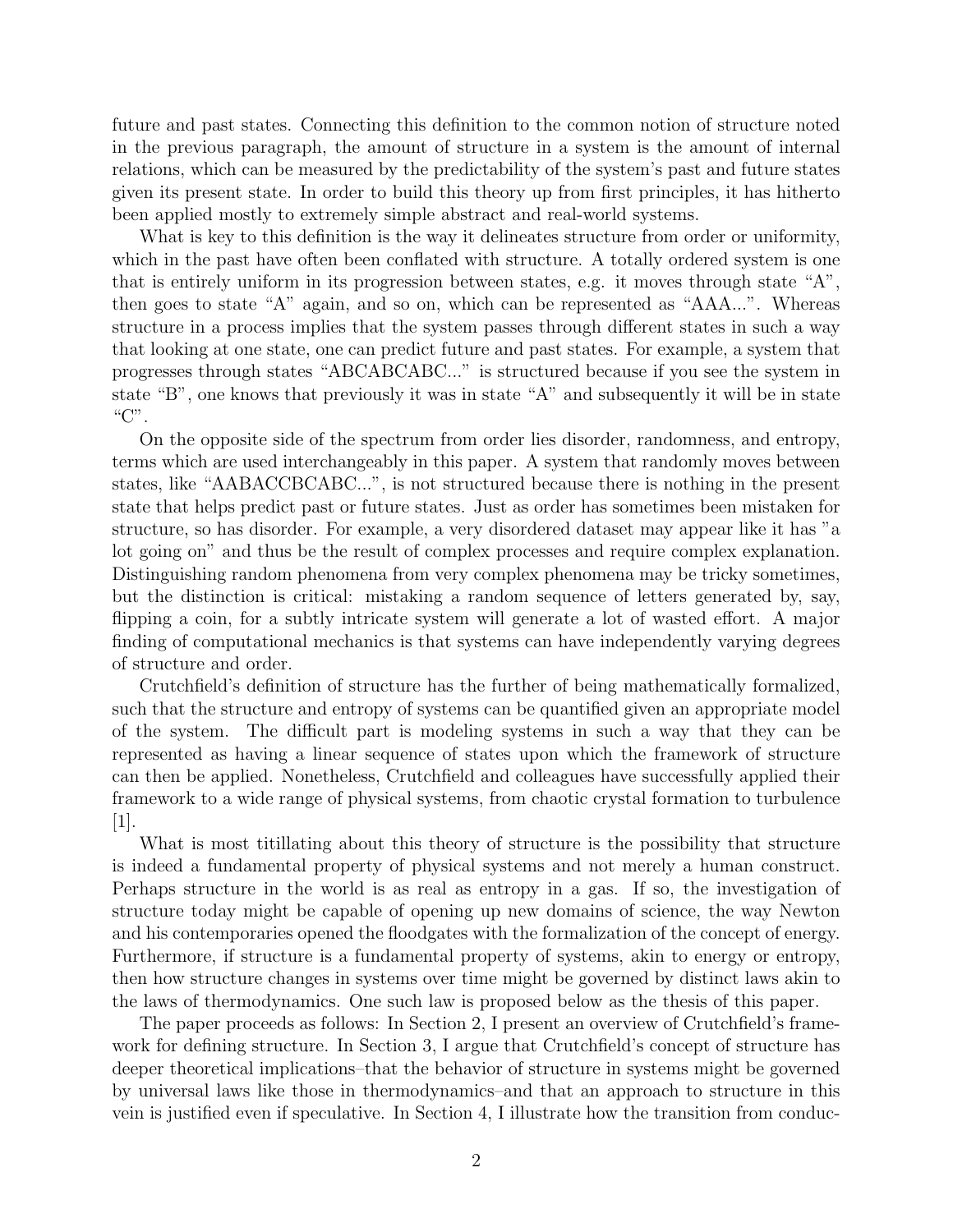tion to convection in a heated liquid is an instance of the emergence of structure. In Section 5, I generalize the convecting liquid example to argue that it is a universal law that all structure is the result of energy dissipation in a system above a particular threshold beyond which that energy is no longer capable of being dissipated uniformly in space outward from the source. The emergence of structure facilitates faster energy dissipation by increasing the overall channel capacity through which a system dissipates energy. In Section 6, I discuss how this theory might be further investigated and tested against the emergence of structure in other well-known physical systems.

## 2 Structure

A common notion of structure is that it is the relations between parts of a system [2, 3], and contemporary definitions of structure in physics attempt to quantify these relations. The more structure a system or process has, the more relations it has between its parts, and we describe such systems as complex. Other closely related and often vaguely-defined concepts are pattern, organization, and design.

### 2.1 Entropy

Before defining structure formally, it's useful to recognize what structure is not. A gas at equilibrium has almost no informative relations between particles because each one behaves independently of the rest, and the position of a gas particle at any time is entirely unrelated to the positions of the other particles. Thus, such a gas lacks structure. Conversely, a perfect crystal also has no meaningful relations because each particle lies adjacent to each other in the most rigid and least relationally complex way and so lacks structure<sup>1</sup>.

While a gas in equilibrium and a perfect crystal each have no structure, an evenly distributed gas has a very high value of entropy while a perfect crystal has a very low value of entropy. Entropy here is meant in the sense Boltzmann used it, as the number of ways the micro-parts of a system can be arranged given some macro-level constraints. In colloquial language, this concept of entropy can be loosely approximated as the amount of disorder, or the expected degree of randomness in the arrangement of parts, in a system.

One can imagine analogs of these physical systems in the form of digital bit strings of 0s and 1s. The analog of a gas is a series of coin flips, where 1 signifies heads and 0 signifies tails. Even though the same coin may be flipped each time, the outcome of the last flip has no relation to the outcome of the next flip or 100th flip, just as the location of one particular gas particle has no relation to the particular location of any other gas particle at any particular time. A string of all 0s is the binary digit string analog of a crystal because each digit is totally ordered in a way that obviates any informative relations between them.

<sup>&</sup>lt;sup>1</sup>The concept of relation can be interpreted generally, such that 'the same as' or 'randomly' could be said to be relations, but I am arguing that these are not relations in the sense I mean. I use the concept of relation here to mean *informative* relations, and this kind of relation necessarily implies that having knowledge about such a relation and a part of the system provides new information about other parts of the system in a way that 'the same as' and 'randomly' do not. This meaning becomes clearer once the framework below is fully introduced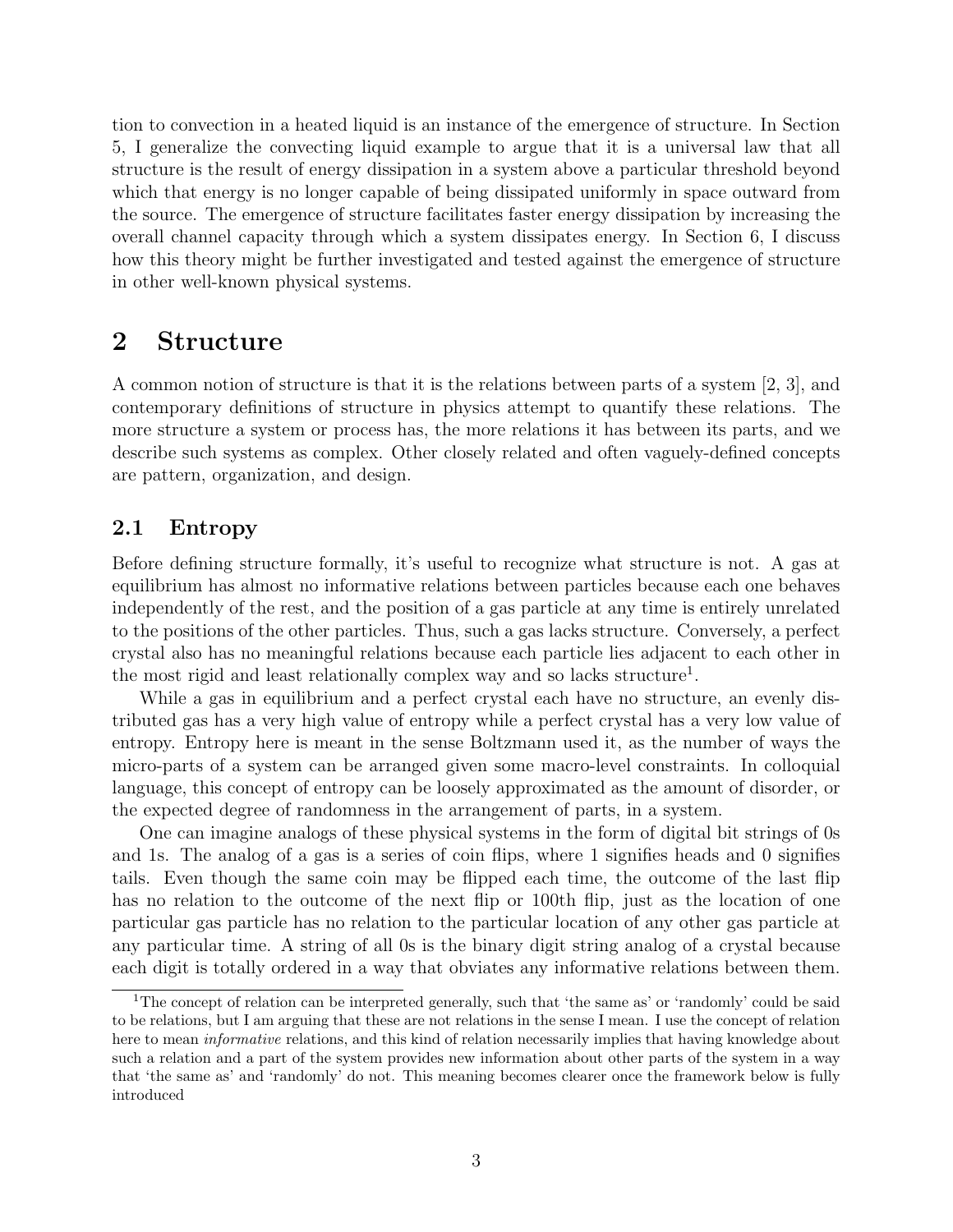Entropy in digital form was first quantified and formalized by Claude Shannon in the 1940s [4]. Shannon quantified information entropy as the degree of surprise or uncertainty contained in each new piece of information, which is also the same as the amount of randomness or disorder contained in a system between its parts<sup>2</sup>. The amount of information entropy in a process or bit string can be determined using the following equation:

$$
H(X) = -\sum_{i=1}^{n} Pr(x_i) log_b Pr(x_i)
$$

Where X represents a discrete variable that can take values from an alphabet of possible symbols  $\{x_1, ..., x_n\}$ , each with probability  $Pr(x_i)$ . The log base b can be set to 2 or e or to the length of the alphabet of possible symbols, and the choice of base changes the units that the equation outputs. For example, log base 2 outputs bits, which is equivalent to the number of yes/no questions needed to be answered to erase all the uncertainty and randomness in the object of study. Log base 2 is used in this paper for ease of comparison across different contexts.

Notice that entropy  $H(X)$  is maximized when each symbol has equal probability such that there is the greatest uncertainty of what the next symbol will be—as when there are two symbols, heads and tails, and their probabilities are both 0.5, or when each symbol on a six-sided die has probability 0.17. Entropy is minimized when there is one possible symbol with probability 1 for each digit, as in a string of all 0s. The entropy of a coin-flip system can be varied continuously between maximum and minimum values by sliding the symbol probabilities between the extremes of equiprobability and a completely determined probability of  $1^3$ . These intermediate degrees of entropy can be thought of as a biased coin, where there might be more or less surprise from one flip to the next, but each flip still also bears no information about the outcomes of future or past flips and so there are no relations or structure in the system.

### 2.2 A quantitative definition of structure

While there's no consensus among physicists about how to define structure, the framework developed by James Crutchfield and colleagues has received the most attention[5]. Crutchfield calls his project computational mechanics—a kind of statistical mechanics for how

<sup>2</sup>Just as Shannon's concept of information entropy quantifies the degree of uncertainty or disorder given a process in digital form, the concept of thermodynamic entropy was re-framed in physical form by Boltzmann and Gibbs in the late 1800's as the number of microstates compatible with a given equilibrium macrostate, which laid the foundation for statistical mechanics. The underlying equations for Boltzmann's and Shannon's entropy are identical even though they nominally apply to different kinds of systems, physical and informational. The exact relation between these two measures is a topic of much research but the basic idea that they measure fundamentally the same quantity is axiomatic in much contemporary thermodynamics research. For more in-depth analysis, see [6, 7].

<sup>&</sup>lt;sup>3</sup>The biased coin example clearly invalidates  $[8]$  the old notion, still held by some  $[9, 10]$ , that structure and complexity are defined as lying mid-way between maximum and minimum entropy. On the contrary, a coin of any bias can be conceived that produces any intermediate value of entropy while still containing no structure. Structured objects sometimes do have intermediate values of entropy, but it is not that that makes them structured.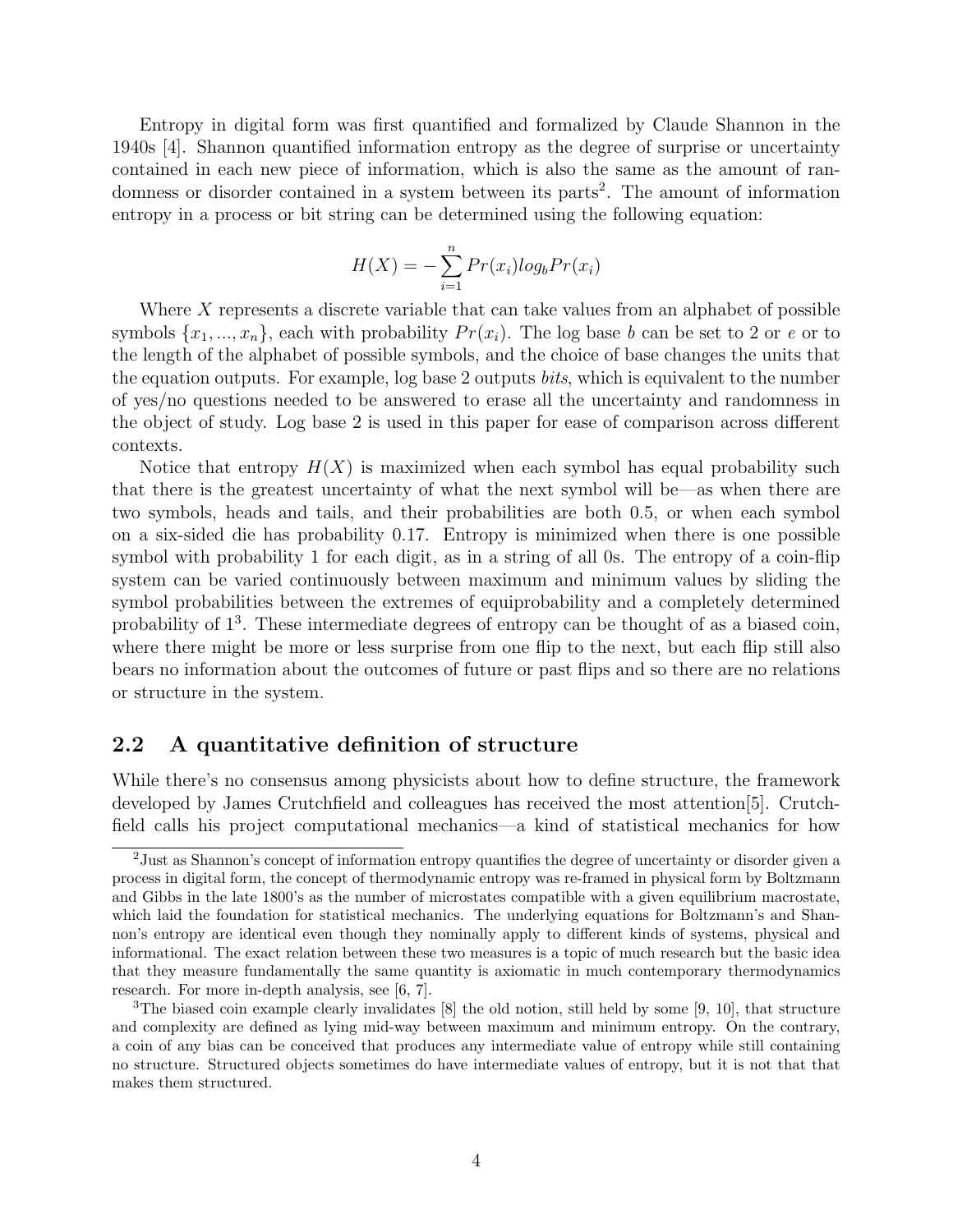processes are structured<sup>4</sup>.

Central to this framework is the mode of representation used to model systems which Crutchfield calls the  $\epsilon$ -machine. The  $\epsilon$ -machine is a map of a system's possible states, the transition probabilities between the states, and the output values of the system upon transitioning between states. The states of the  $\epsilon$ -machine are what Crutchfield calls causal states, which partition the state space of a system into those that have unique future state probability distributions. Thus, those states that have the same causal relation to future states are all grouped together because they are causally equivalent. For example, in a coin flip system, the system is always in the same one causal state in relation to future states of the system because whatever the current state, all future outputs and states are equally likely. Crutchfield and colleagues have derived proofs that for any system, the  $\epsilon$ -machine or an equivalent representation is both the minimal representation of that system and the optimally predictive one [11].

The  $\epsilon$ -machine facilitates the calculation of two new quantities of a system: its entropy rate and its statistical complexity. The entropy rate is the information entropy per symbol that the system produces:

$$
h_{\mu} = -\sum_{\sigma \in S} Pr(\sigma) \sum_{\{x\}} Pr(x|\sigma) log_b Pr(x|\sigma)
$$

Where  $Pr(\sigma)$  is the probability the system is in a causal state  $\sigma$  within the alphabet of all possible symbols  $S$  at any one time, which when calculated over each causal state gives the causal state probability distribution of the system.  $Pr(x|\sigma)$  is the probability of the system transitioning from a state  $\sigma$  given measurement x, which when summed up produces the total transition probability distribution of the system. The  $\mu$  in  $h_{\mu}$  is meant to remind us that this quantity is measured over a process's sequences which produces a quantity of the process's internal states. The entropy rate is a useful quantity because it gives the appropriate measure of entropy of a system, its inherent randomness, given its  $\epsilon$ -machine.

Statistical complexity is what Crutchfield calls his measure of structure. Understood intuitively, the statistical complexity of a process is the amount of a process's past that is determinable from the process's present state, or how much information is stored in the system. This is analytically equivalent to the amount of information that can be predicted about future states from the present state. The coin flip process has no structure in this sense because each present state of the coin allows one to determine zero information about the process's previous or future states. On the other hand, consider the so-called Golden Mean Process, where the symbol alphabet consists of 0s and 1s and random transitions from one to the other, with the exception that there can not be two 0s in a row. If the last output was a 0, one knows that both the previous and subsequent output has to be a 1, which is to say the process has structure because it contains information about past and future states within its present state.

The  $\epsilon$ -machine representation is a kind of Hidden Markov Model (HMM) because the causal states of a system are themselves not directly observable, but only inferable from

 $4$ For further introduction to Crutchfield's computational mechanics framework, see [12, 13, 14]. However, the introductory content presented in this paper is intended to be more accessible to those who are not familiar with information theory.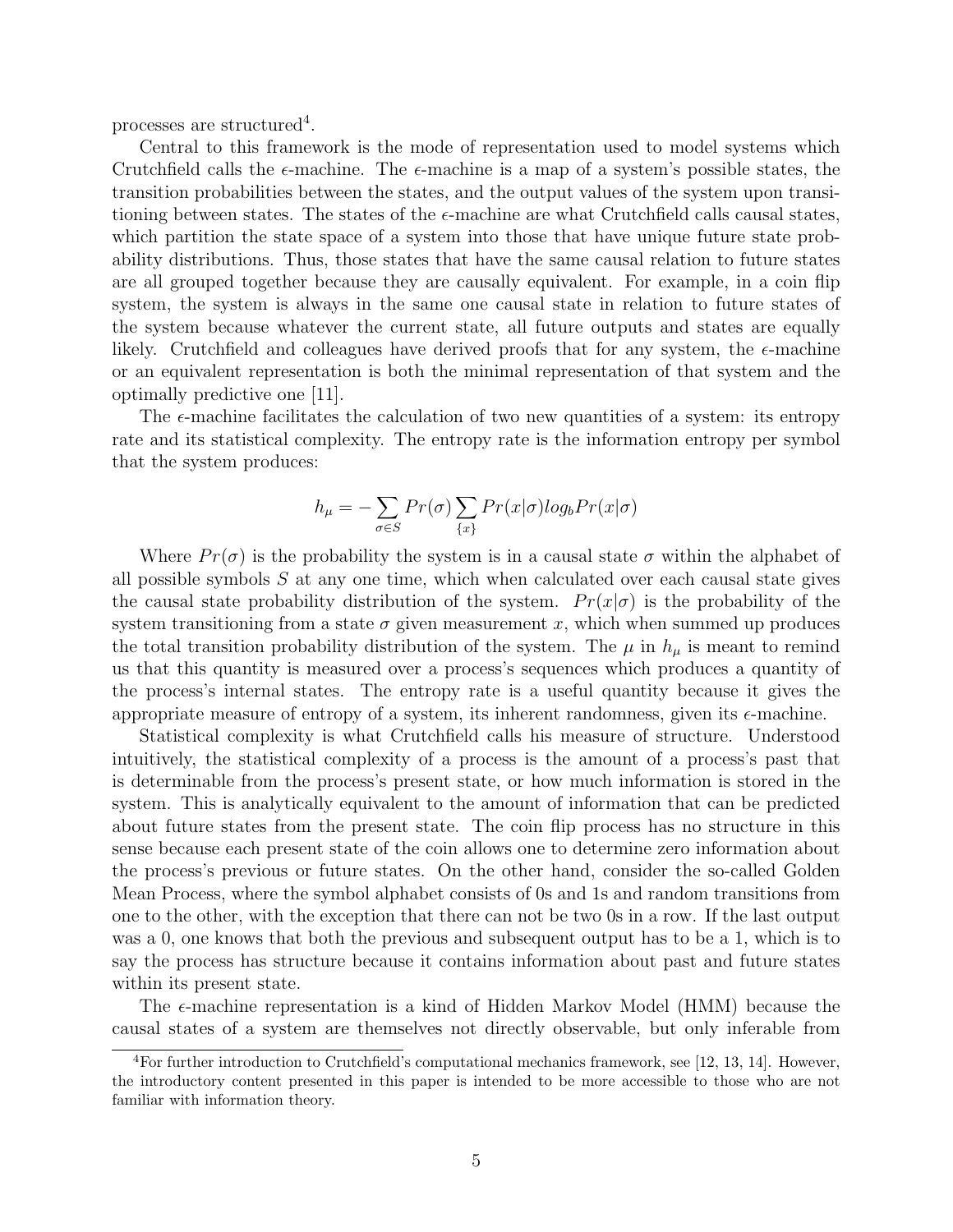

Figure 1: Pictured are  $\epsilon$ -machine representations of systems and examples of the kinds of strings these systems output. The circles represent causal states and the arrows represent the transition probabilities between the causal states. The causal states are labeled alphabetically solely to help the reader visually navigate their organization. The transitions are labeled with two numbers: the first is the output symbol and the second is the probability of that transition occurring when the system is in that causal state. For example, in A.1, at any moment the machine has a 0.5 chance of outputting a 1 or a 0 in its next time-step. The numerical outputs of  $\epsilon$ -machines are just convenient symbols and should not be taken to have any other mathematical qualities. A: A representation of an  $\epsilon$ -machine for a fair coin. Notice that the system is always in the same state because at all times the system has the same relationship to future and past states, which is a total lack of structure or correlation. **B**: This  $\epsilon$ -machine is structurally identical to A.1 because it gives the same output distribution, but it is represented in two states instead of one. Because B.1 can be reduced to A.1, A.1 is the the more concise, and in this case the minimal, representation of the fair coin process. In principle, any process can be represented faithfully by an infinite number of different  $\epsilon$ -machines, but the minimal representation is usually visually preferable and is in fact required for proper calculations of the properties of these systems. C: An  $\epsilon$ -machine for a string of all 0s, which could be imagined as a coin with tails on both sides.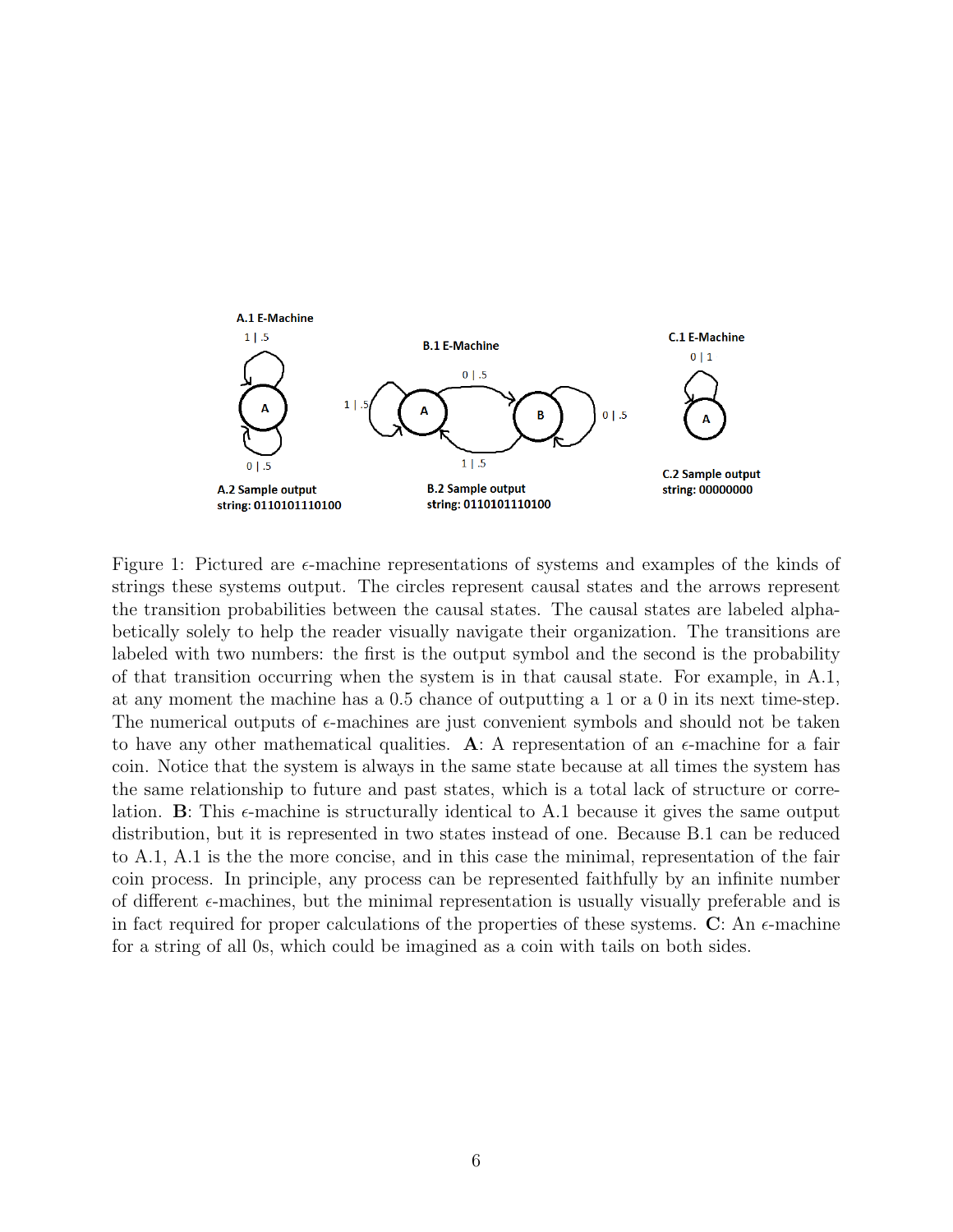the output values [13]. Such HMM's more closely model the relationship between observer, measurement, and system, as oftentimes the causal state of a system, physical or digital, being studied can only be inferred given measurements of the outputs of the system.

The question of how much structure a system has is separate from the question of how easily one can ascertain that structure. For example, imagine looking at a bit-string one bit at a time and trying to build an  $\epsilon$ -machine to accurately model the process that created the bit string. If one came across the sequence 10101110100, after the first four bits one might think the  $\epsilon$ -machine was a period-2 process, like B.1 in Figure 2. After the first ten bits, the Golden Mean Process may seem like the right representation, but the double-zero at the end invalidates that hypothesis. After a long enough sequence, perhaps it becomes clear that the system is totally random, as would be generated by a fair coin being flipped.

In such a way an observer can construct an  $\epsilon$ -machine of a system from that system's output bit string, or in a more general sense can construct a representation of a system from observation. There are various algorithms that can methodically build  $\epsilon$ -machines from bit strings [15, 16, 17, 18].

When I say that for a coin flip-generated bit string each newly observed symbol provides no information about the previous or subsequent symbols, I am speaking about the structure of the system as if the  $\epsilon$ -machine of the system was already known to us as observers. This is how systems and their  $\epsilon$ -machines are discussed throughout this paper. This may seem like an unusual way to talk about structure in systems, but what this does is simplifies and clarifies the questions of structure that are of concern here—namely how much structure a system has and why—by assuming the representation is already known and setting aside here the additional question of how representations are built from observations.

Given a particular  $\epsilon$ -machine of a system, the statistical complexity of the system can be calculated using the formula:

$$
C_{\mu} = -\sum_{\sigma \in S} Pr(\sigma) log_{b} Pr(\sigma)
$$

Where  $C_{\mu}$  is the statistical complexity and  $Pr(\sigma)$  is, like above, the probability that the system is in causal state  $\sigma$  at any one time. The equation closely resembles the information entropy equation of a system, but when this is calculated over the  $\epsilon$ -machine representation it gives a measure of the structure of a process instead of a measure of its entropy.

Given a particular number of states of a process, the most structure that process can have is one where it visits each state exactly once in a sequence before repeating, as in  $\epsilon$ -machines B.1, C.1, and F.1 in Figure 2. If one knows the present state of such a process, one knows totally all the previous and subsequent states of the repeating sequence. For the same number of states, the amount of structure is minimized when every state is linked with equal probability to each other state (as in a coin or die) because there is zero information that can be determined about the state's past or future states from the present state.

Worth paying special attention to is the structure in the E.1  $\epsilon$ -machine in Figure 2 as compared to the C.1  $\epsilon$ -machine. Intuitively, E.1 appears more structured and complex than C.1. The E.1 output string is somewhat interesting in that there are discernible patterns amid otherwise random elements. However, it should be remembered that  $\epsilon$ -machines are representations of systems used to analyze the structure and randomness of systems. The  $\epsilon$ -machines themselves are not the systems. With structure being here defined as stored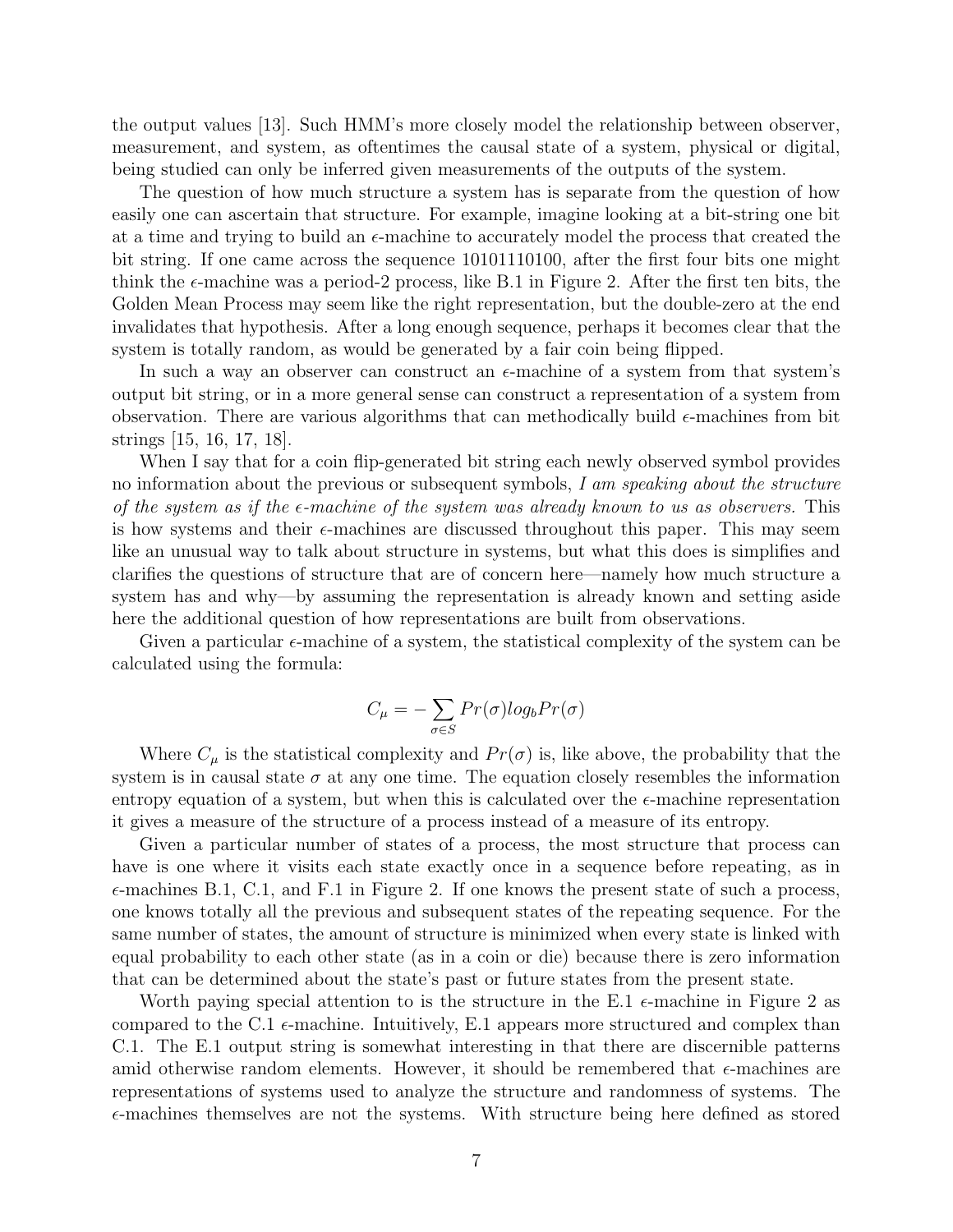

Figure 2: The aim here is to impart an intuitive feel for how  $\epsilon$ -machines relate to structure and randomness. The quantities above are given in bits. A: The Golden Mean Process. B: A period-2 process. C: A period-6 process. D: The  $\epsilon$ -machine for a six-sided die, where after each roll, the subsequent roll is equally likely to output any of the six possible symbols. This is the most entropic and least structured possible 6-state  $\epsilon$ -machine. While this is an accurate  $\epsilon$ -machine for a die, it is not the minimal one. Such a minimal  $\epsilon$ -machine would consist of one state with six equiprobable transition probabilities that always leave and return to the same state, similar to coin-flip  $\epsilon$ -machine in Figure 1.A.1 but with six transitions instead of two. E: An  $\epsilon$ -machine with the deceptive appearance of having more structure than C.1. F: In the previous examples, the number of states are matched with the number of symbols for ease of visualization. Here there are 6 states and only 2 symbols, illustrating that it's not the number of symbols that determines the amount of structure but purely how much information is retained by the system. This is the minimum representation because the  $\epsilon$ -machine can not be reduced to having fewer states.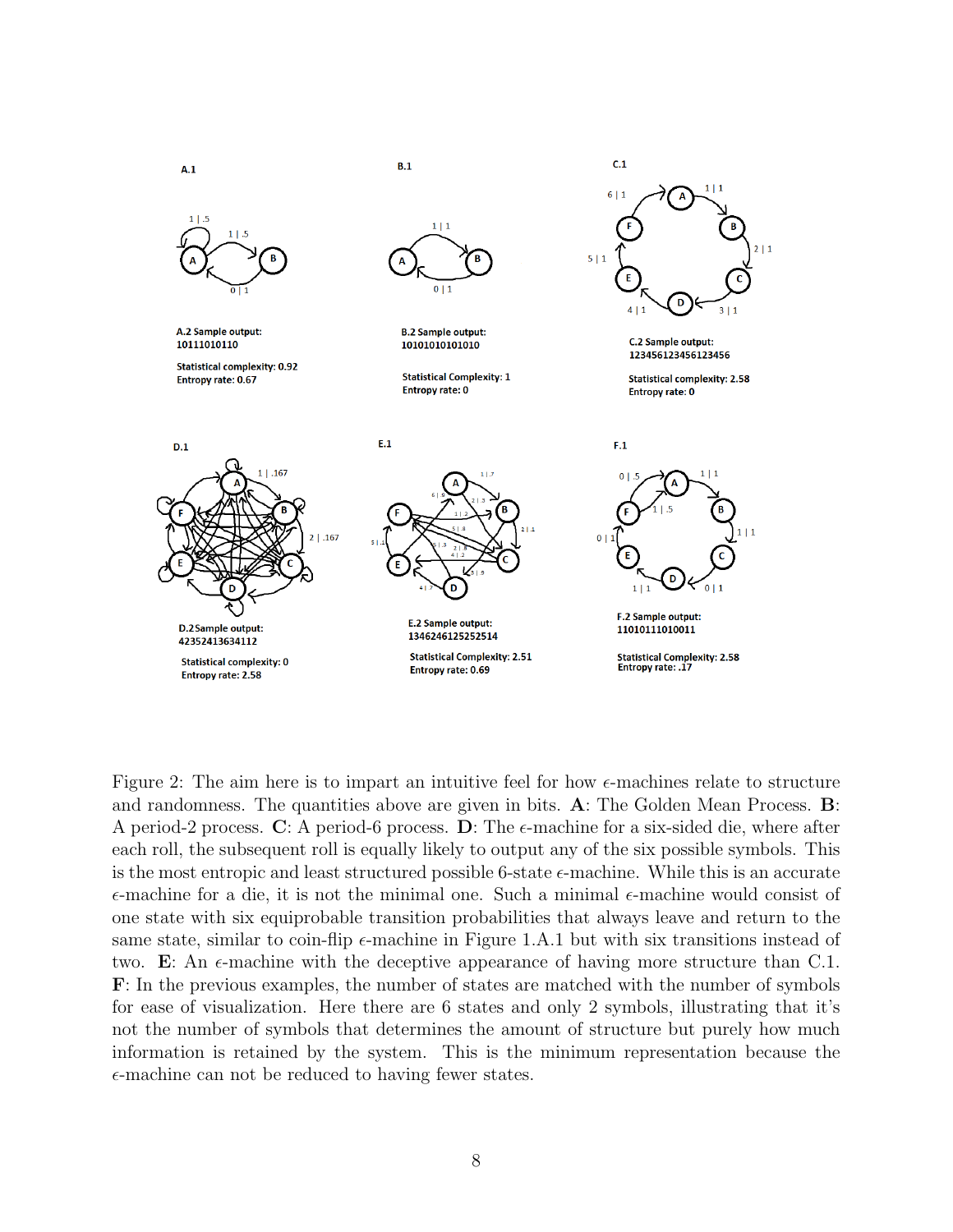

Figure 3 | Complexity-entropy diagrams. a, The one-dimensional, spin-1/2 antiferromagnetic Ising model with nearest- and next-nearest-neighbour interactions. Reproduced with permission from ref. 61, © 2008 AIP. b, Complexity-entropy pairs ( $h_\mu$ ,  $C_\mu$ ) for all topological binary-alphabet  $\epsilon$ -machines with  $n = 1, ..., 6$  states. For details, see refs 61 and 63.

Figure 3: Taken from [14].

information, E.1 actually stores much less information than C.1 because at any point in a binary string produced by C.1, one knows with total certainty the previous and subsequent symbols of the string given a present symbol, which means that maximum information is 'stored' in the process given its number of states. In contrast, if a digit of a string produced by E.1 is observed, one can make statistical guesses about previous and subsequent causal states, but the stochasticity of the transitions between states washes out the stored information the further from the present state one tries to ascertain its past or future. The entropy in the inter-state transitions leads to a loss of information about what can be ascertained about future and past states from the present state. Part of what makes E.1 look more complex is the way it would require inference and ingenuity to reconstruct the  $\epsilon$ -machine merely from a bit string, while reconstructing C.1 from a bit string is trivially simple. As was noted above, the question of how difficult it is to ascertain a system's structure is different from the question of how much structure it has. Another part of what makes E.1 appear complex is the varying degrees of randomness within the transition probabilities. But here too, that is merely an indication of the system's entropy rate, not its structure.

Crutchfield enumerated all possible two-symbol  $\epsilon$ -machines of up to six states and plotted them according to their statistical complexity and entropy rate, clearly showing how these two quantities of a process vary largely independent of each other (see Figure 3b). The exception to this independence is when the entropy rate is at or near its maximized value of 1, where each state has even or nearly even transition probabilities to itself and all other states. At a maximum level of entropy, all possibility for structure in the system washes out. This is seen in Figure 3b where red dots drop off at the right side of the complexity-entropy diagram.

While the formalities of the definition of structure above may appear removed from the intuitive sense we have of the concept of structure, when looked at closely it aligns well with our intuitions while providing a mathematical explanation for why it does so [5]. At least for the systems to which this framework can be directly applied, Crutchfield's work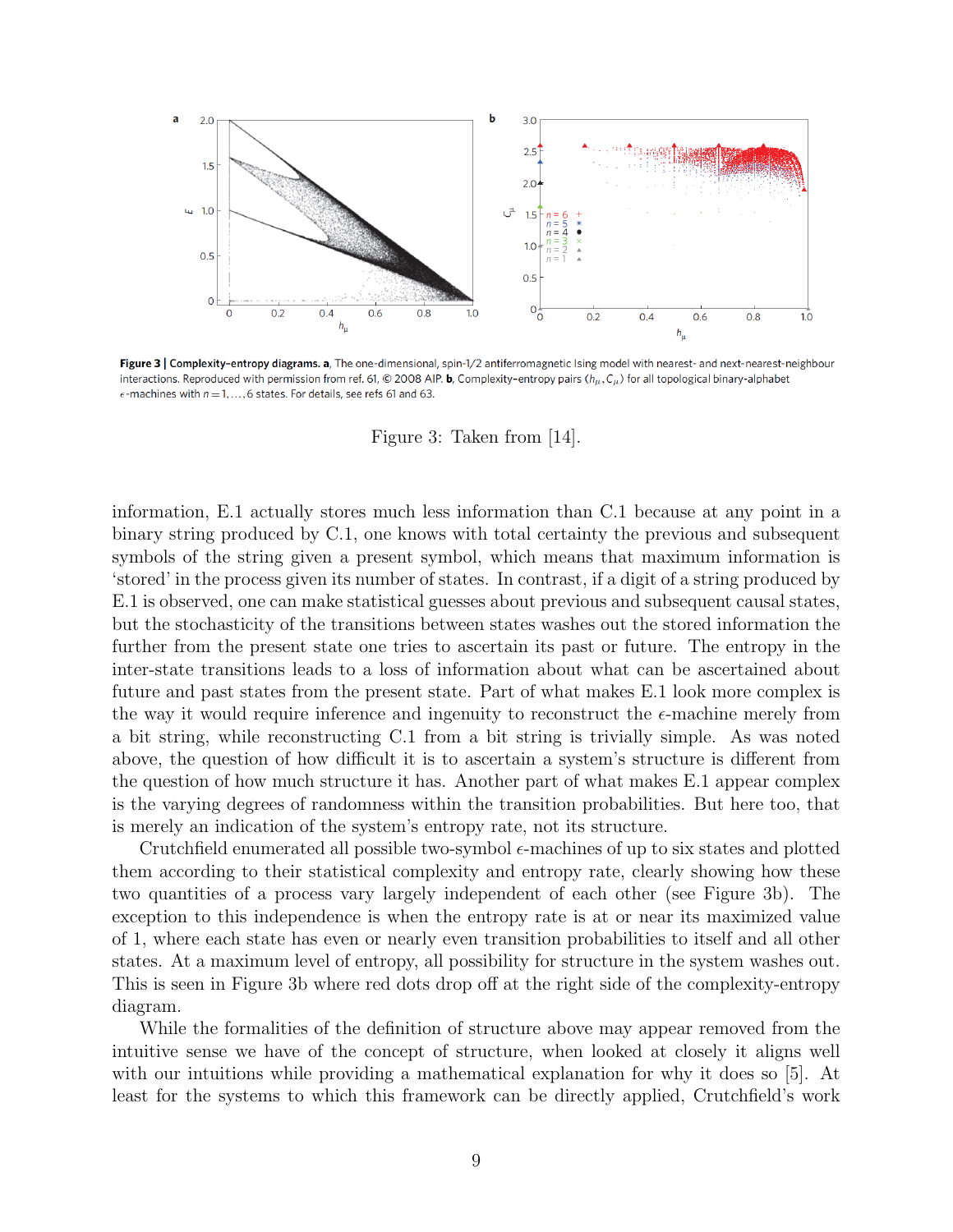presents a strong case that the computational mechanics definition of structure is one built upon legitimate first principles and one for which our intuition has always been an imperfect compass.

#### 2.3 Challenges

Before applying this framework to real world systems, it's worth discussing the issues of dimensionality and scalability.

With structure well-defined in 1-dimensional systems of bit strings, one of the primary challenges for this framework is theorizing how to apply this metric to 3-dimensional realworld systems. Crutchfield has developed an approach of laying 1D structure-quantifying methods over 2D system representations [19]. This results in structure measurements that track our intuitive ideas of structure for systems like 2-dimensional ferromagnetic Ising models and could in theory be applied to any number of dimensions, though it's applicability is still confined to systems that are grid-like in their simplicity.

There have been some notable applications of computational mechanics to real-world systems that can be made tractable by representing their output as 1-dimensional, such as neuron spiking trains [20], cellular automata [21, 22, 23, 24], macrovariables in statistical mechanical systems [23], geomagnetic data [25], multi-level time-scales in conformational dynamics of protein folding [26], fluorescence resonance energy transfer in magnesium [27], and stochastic crystals [28, 29, 30]. Working out the pragmatics of applying this framework more completely to messier 3-dimensional systems is still a long-term theoretical and experimental project. However, acknowledging these technical difficulties doesn't itself invalidate the ideas of computational mechanics or prevent them from being reasoned about and carefully applied to such messy real-world systems as far as present theory allows.

Another challenge for this theory is how to apply it to different scales and levels of description. As Shalizi and Moore show [31], computational mechanics is actually welladapted to meet this challenge. For all measurably different states of a system, one can clump them together into larger or smaller groups of states which may act as single causal state nodes within an  $\epsilon$ -machine representation, constituting coarser or finer amounts of detail. The fewer and coarser the states of an  $\epsilon$ -machine for a given system, the less accurate the model becomes, but the more numerous and finer one makes the states of the  $\epsilon$ -machine, the more computational power and measuring precision is required. Thus, the framework scales up and down fairly well given typical trade-offs of resources and accuracy.

## 3 Why Theorize Structure?

While Crutchfield's work has inspired and enabled the ideas developed below, he sticks mostly to the hard science of structure. I am interested in more general implications of Crutchfield's work, namely those stemming from what possible advances lie before us if structure truly is a fundamental property of physical systems. In this section I argue that there are reasons to believe that structure is an important explanatory property of systems. This serves to justify engaging in more conceptual and less mathematical investigations of the role of structure in systems, of which the primary hypothesis below is an example.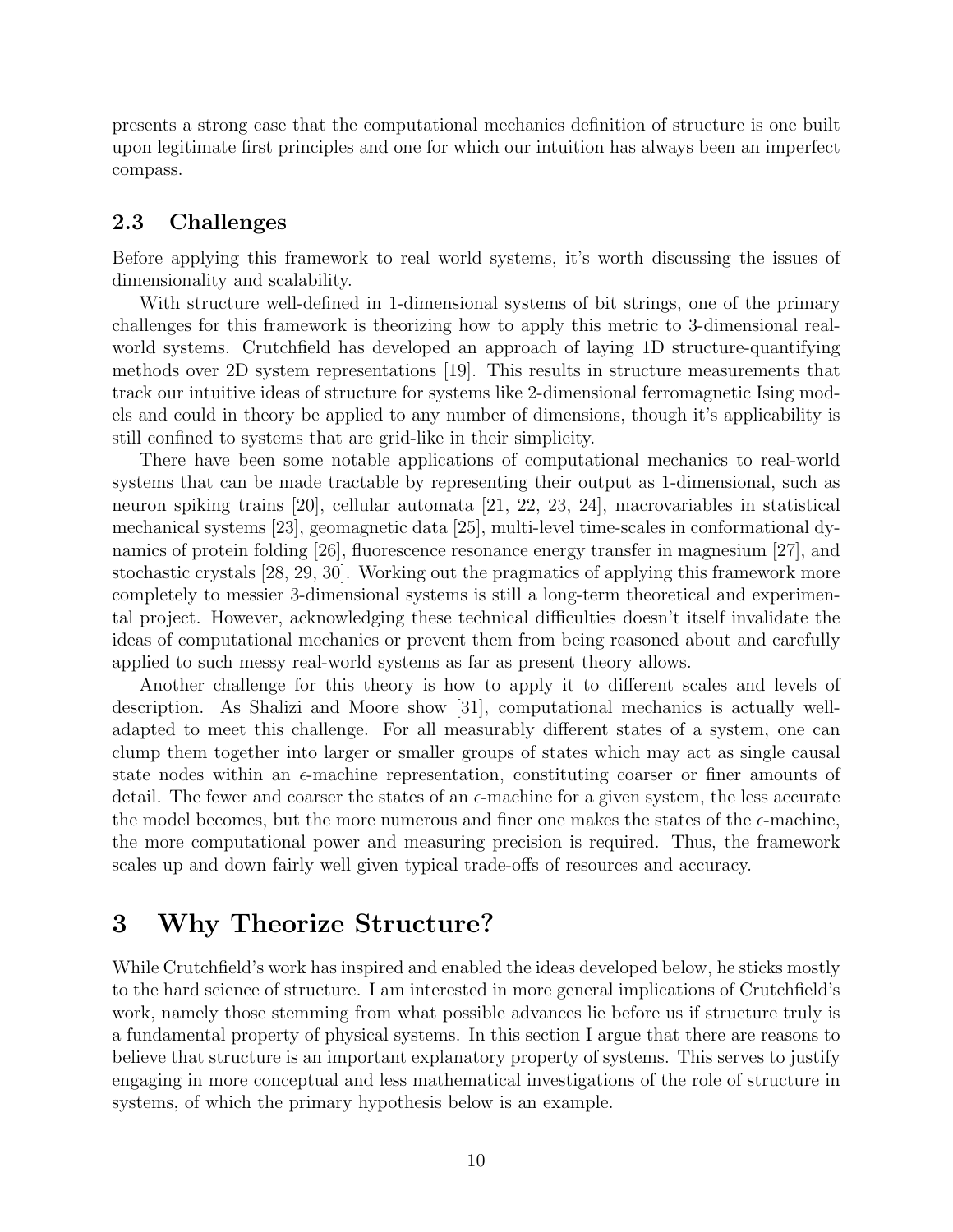## 3.1 Structure as a Unifying Concept in the Study of Systems

A physical system consists of its material parts and the arrangement of those parts. In different parts of physics–materials science, cosmology, quantum mechanics, complexity science, etc...–the emphasis is often on finding a mechanism that explains an observed system behavior. As has been noted [32], there's no pre-existing universal method of categorizing the structure of systems in physics or one that grounds itself in first principles.

The approach to structure created by Crutchfield and Co. has the potential to be a unifying explanatory theory in the study of physical systems because it identifies structure as a property that can be measured and categorized in all systems.

### 3.2 Laws of the Behavior of Structure

Structure in Crutchfield's framework is a property characterized by how a system changes over time according to the causal states it transitions between. A further level of inquiry using this framework would ask how and why structure itself changes in systems over time. Just as structure is a property that tracks the degree to which systems change in non-random ways over time, so can structure itself change over time in a system in non-random ways. The following argument suggests that structure is a system property whose own behavior is governed by universal laws.

- Proposition #1: Relational properties are properties of systems that are defined by the relations between parts of a system and not by the properties of the parts themselves or by the mere summation of the properties of those parts.
	- For example, non-relational properties include mass, volume, and temperature.
- Proposition #2: Fundamental relational properties are those relational properties that play essential roles explaining the behavior of systems, and without which we don't know why a system does what it does.
	- What makes the property fundamental is that the property can not be broken down further while maintaining its explanatory power, that the property is not a mere aggregate of other properties, and that the property is not just specific to some kinds of systems but not others.
- Proposition #3: Free energy, energy, and entropy are properties that are relational and are essential to explaining the behavior of systems.
	- These concepts are relational because taking a system with the same parts, one can arrange the parts differently in such a way that changes the system's quantities of free energy, energy, and entropy.
	- These concepts are essential because without them, we have almost no general explanation for the behavior of these systems and instead all attempts at explanation must be made using particular aspects of the system instead of general concepts. Without general concepts, explanation has very little traction beyond the narrow scope of the system or set of systems being studied.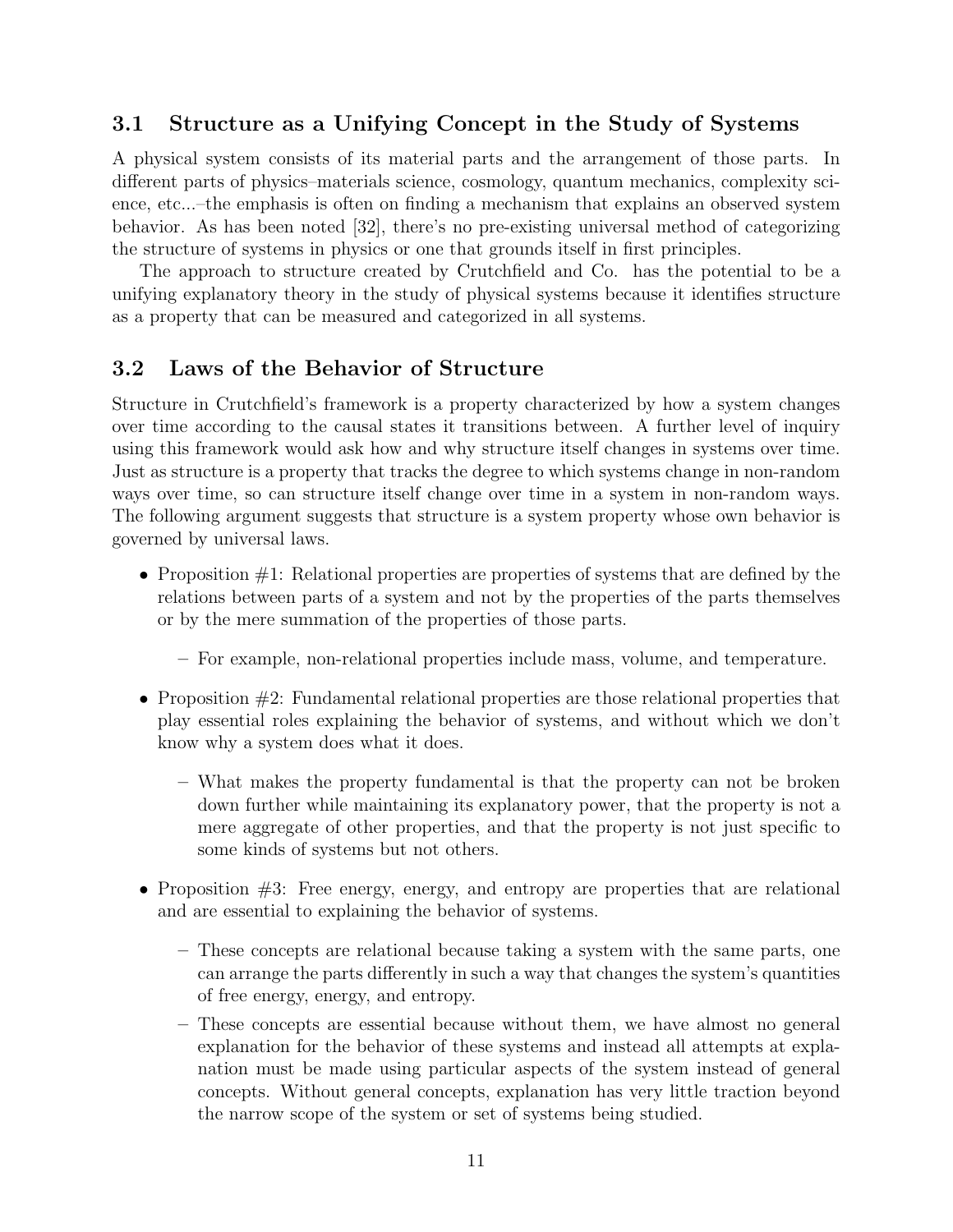- Regarding the essential-ness of properties, for example, chemical energy and kinetic energy are not fundamental properties but energy is. Likewise, heat is a form of entropy but not the only form.
- Conclusion #1: Free energy, energy, and entropy are fundamental relational properties.
- Proposition #4: Structure, of the kind defined by Crutchfield and Co., is relational and plays a foundational role in explaining the behavior of systems.
	- What's being posed here is not that we haven't understood system behavior because we haven't until recently had a universal and quantifiable concept of structure. Rather, what has stood in for these explanations has always been particular kinds of structured properties of systems relating particular kinds of systems. What is being posed here is that all structure belongs to a general concept of structure which in general is central to our understanding of system behavior.
- Conclusion  $#2$ : Structure is a fundamental relational property.
	- It may appear bold to elevate structure to the same conceptual level as energy and entropy in terms of how fundamental they are to understanding system behavior, but once it is clarified that it is all structure and structure in general that is being proposed, it becomes difficult to see how this could be otherwise.
- Proposition  $#5$ : Fundamental relational properties relate to each other in systems according to universal principles.
	- Anecdotal evidence that structure relates to other fundamental relational properties according to universal principles includes the following: There exists universal principles underlying relations between energy, entropy, and free energy in systems, which are themselves fundamental relational properties. The laws of thermodynamics are some such universal principles. Another one is the Gibbs Free Energy equation: free energy  $=$  the enthalpy - the temperature  $*$  the entropy. If structure is also a fundamental relational principle, then it would be in kind for it to interrelate with these other properties according to universal principles.
- Conclusion  $#6$ : Therefore the changes in structure in a system are governed by universal principles.
	- The primary thesis of this paper developed below proposes a universal principle governing the relationship of structure to free energy in systems.

The potential problems with this line of argument are many. First, Crutchfield's theory of structure may be either an incorrect theory of structure, structure itself may just not be a fundamental property of systems, or my interpretation of this property may be mistaken. Second, there's no logical necessity that fundamental properties must relate to each other in ways governed by universal principles. Or perhaps structure and what I take to be other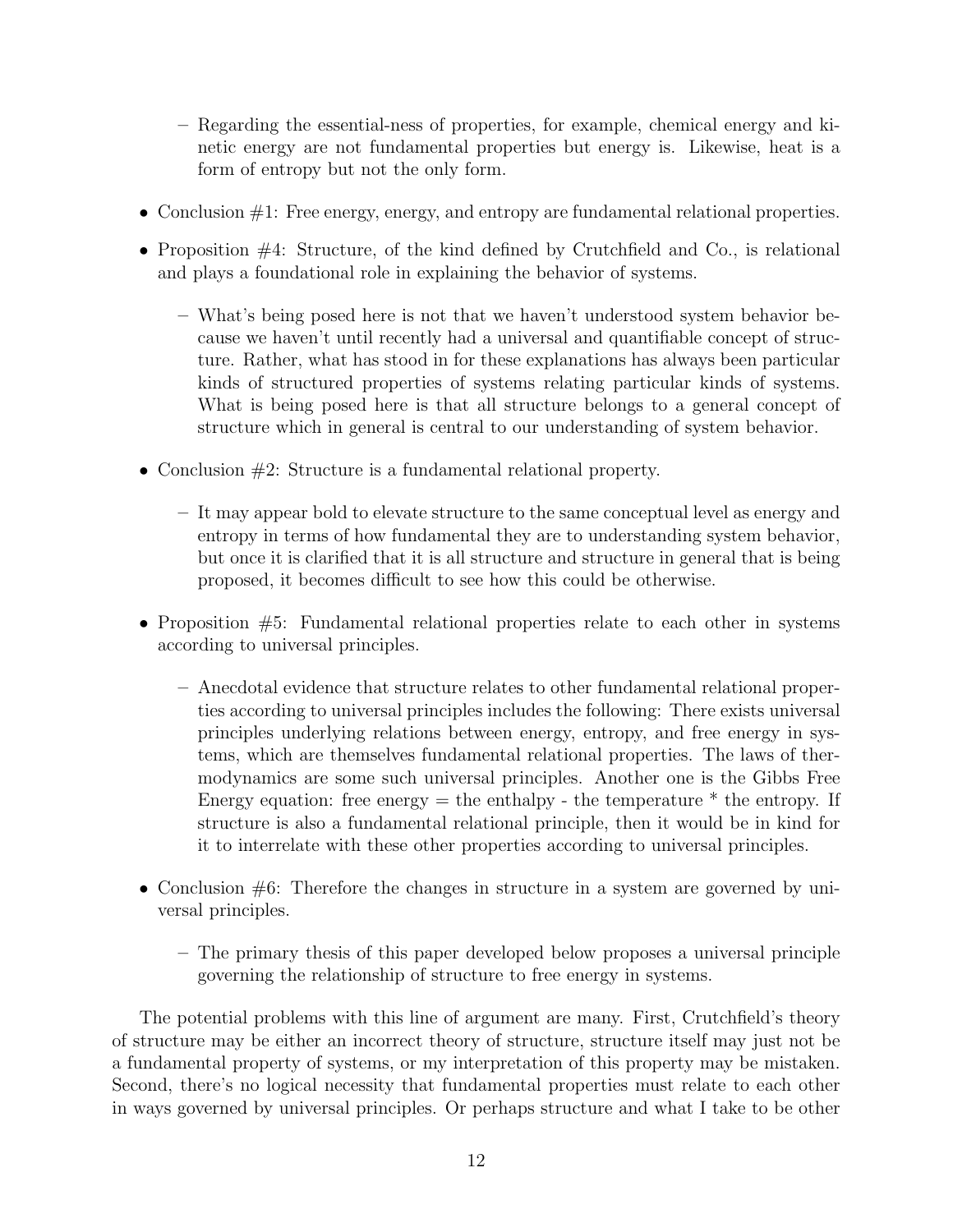fundamental properties exist in separate domains that don't interact after all. Beyond the possible faulty assumptions, it's possible that even if this line of reasoning is sound, actually studying how structure changes in systems over time may be too advanced for existing theory and empirical tools to make any sense of.

These difficulties notwithstanding, the potential theoretical rewards that are hinted at by such an approach to structure, the lack of any conclusive or obvious fatal counter-arguments against this approach, and the tentative conclusions reached below using this approach provide encouragement for pursuing this theoretical investigation.

#### 3.3 Heuristic concepts of structure

The core concepts of computational mechanics are robust enough to permit their use as heuristics for reasoning about relative amounts of structure where precise quantification is not currently possible. There are innumerable systems that resist simple representation as  $\epsilon$ -machines. For example, convecting liquid has patterns visible to the naked eye that impart a conviction that periodic structure is present, but modeling even a simple convection system as an  $\epsilon$ -machine is not easy because its behavior does not translate straight-forwardly into a linear sequence of symbols. Also, it's unclear how to identify discrete states of a convecting liquid to act as nodes in such an  $\epsilon$ -machine.

However, the general principles of computational mechanics can be applied using heuristics even when systems don't fit the mold of precise  $\epsilon$ -machine representation. Formulating structure in this way expands the range of systems that computational mechanics can be used to reason about. For my purposes, it also makes tractable questions about how structure behaves in systems in general and how structure relates to other thermodynamic quantities.

These generalized tools of analyzing structure can be articulated in the same interpretive language used by Crutchfield: the more information a system stores and the more informative relations there are between parts of a system, the more structure it has. Within the computational mechanics framework, a system contains structure if one can 1) know the system's  $\epsilon$ -machine representation, 2) observe some output symbols, and therefor 3) make informed predictions about future and past output symbols. Generalizing that schema beyond cases where precise  $\epsilon$ -machine modeling is possible via detecting discrete states of the system and being able to represent its behavior as a linear string of symbols, we can create a rough heuristic for identifying structure in a system: a system contains structure if one can 1) roughly know the structure of the whole through its possible states and transition probabilities, 2) observe the present state of the system, and therefore 3) acquire information about future or past states of the system. This can then be used as a heuristic to ascertain whether a system contains structure because it reveals whether a system has informative relations between its parts.

# 4 A Specific Case of Structure Formation: From Conduction to Convection

The primary hypothesis contained in this paper concerns the process whereby structure is formed. Before postulating a general theory for this phenomena, it's worth first considering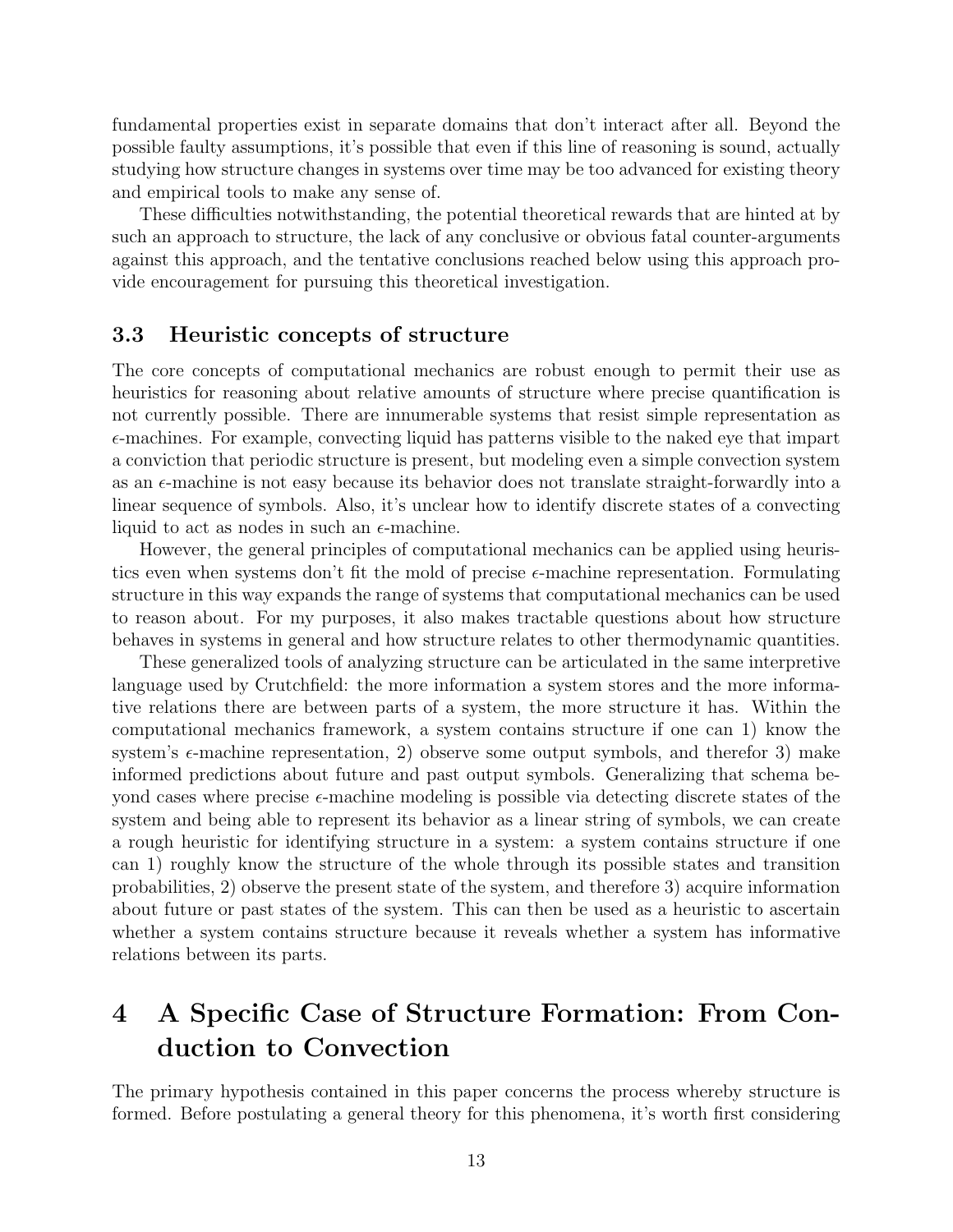

Figure 4: A shows the direction of the convection flows of heated liquid in a single Benard cell. B is a photo of Benard cells taken from above.

a well-known specific case of structure-formation, that of the transition from conduction to convection in a heated liquid.

Imagine a liquid on a hotplate being heated from below, with open air above acting as a heat sink. When the temperature gradient is small enough, heat dissipates from the plate through the liquid to the air via conduction alone. When the temperature gradient is increased by heating the plate above a certain point, the liquid begins to transport heat by convection because the hotter liquid closer to the heated plate expands and becomes more buoyant. A tension arises when the hotter liquid below is more buoyant than the cooler liquid above, and this tension is resolved when convection currents emerge that shuttle the more buoyant hotter liquid to the surface, where heat is dissipated more quickly into the air, and then the cooled liquid becomes denser and sinks downward where it is heated again and so on. In this paper, the well-known Benard cell convection will be used as the model system (see Figure 4), though all convection operates by the same general principles.

When a liquid dissipates heat by conduction alone, there is no structure being formed in the system in response to external heating. At the macro-level, there are no movements of the parts of the system, and at the micro-level of atoms, there is movement of the parts but in a totally random way. However, when a liquid dissipates heat by convection, structures are formed in the system as the parts take on specific relations to each other. Convection as a form of heat transport always occurs simultaneously with conduction, but only the former constitutes a structured process.

One can construct a rough  $\epsilon$ -machine of convection to illustrate that it has structure within the framework of computational mechanics. Imagine one of the convection cycles being quartered in a cross-section, as shown in Figure 5, and that each quarter represents a causal state of an  $\epsilon$ -machine. If one isolated a particle within the liquid and recorded the position of the particle at certain time-intervals, one would expect the output string of the system to be 123412341234... Given that a real-world system has stochasticity in it, the repeating pattern may occasionally be broken, with a 1 transitioning to a 3 for example, but degrees of randomness can easily be incorporated into the  $\epsilon$ -machine representation. If the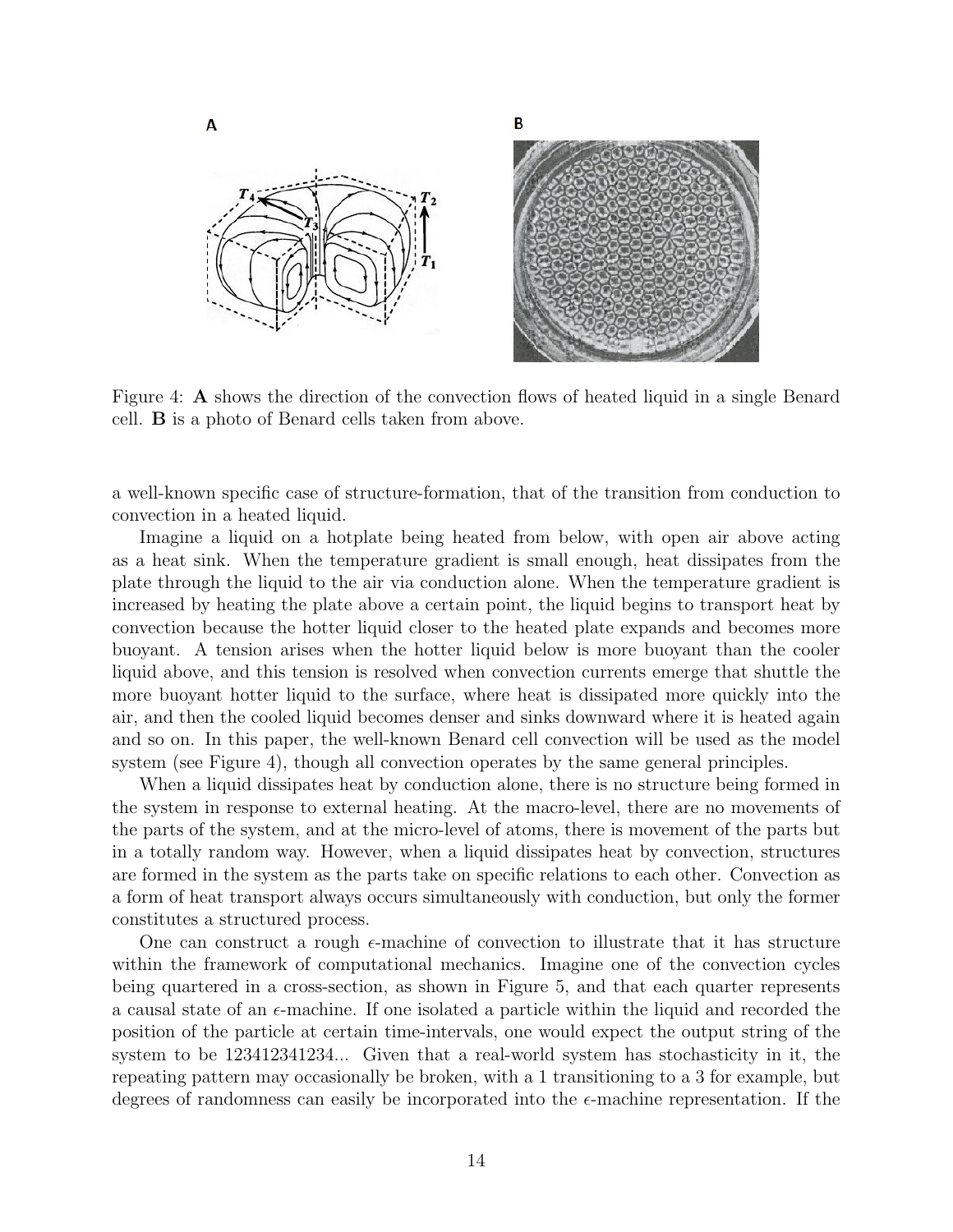

Figure 5: A: A representation of a path taken by a particle within a convection cycle. The cycle is quartered to track movement of the particle. When the quarters are defined as causal states of an  $\epsilon$ -machine, the periodic output '1234' is indicative of structure in the system.  $\bf{B}$ : The quadrants of the convection cycle modeled as causal states in a  $\epsilon$ -machine.

same volume of water were analytically quartered and instead subjected to a heat source that merely caused conduction, the location of any particle would be almost entirely random from one time step to the next, with the output string of an  $\epsilon$ -machine always in the same causal state with 4 equiprobable transitions between states, like a 4-sided die.

One could try to quantify exactly how much structure a fluid convection cycle has, but given the paucity of theory to support and guide such an attempt, that would be premature. The heuristic tools developed here from Crutchfield's framework are only powerful enough to make basic claims about whether a system has structure or not, or whether a system has more or less structure than a comparable system.

Looking at convecting fluid is a simple way to illustrate the presence of structure in a simple system, and it accurately demonstrates how the system stores information by showing that the particle cycles through the various quadrants. Recall that the  $\epsilon$ -machine is not the structure itself, but just a representation that mathematically measures the structure of a system. The particle itself does not store information, the system as a whole does, and representing the system in this way illuminates how the system is structured.

### 4.1 Diffusion vs. dissipation

The shift from conduction to convection can be generalized in the following way. Under conduction, energy is dissipating evenly in all directions, other factors being equal. Under convection, energy is being dissipated unevenly but in a way that increases the overall rate of dissipation. Because convection has upcurrents of hot liquid and downcurrents of cooler liquid, there is an uneven, or non-uniform, spatial distribution of the way heat energy is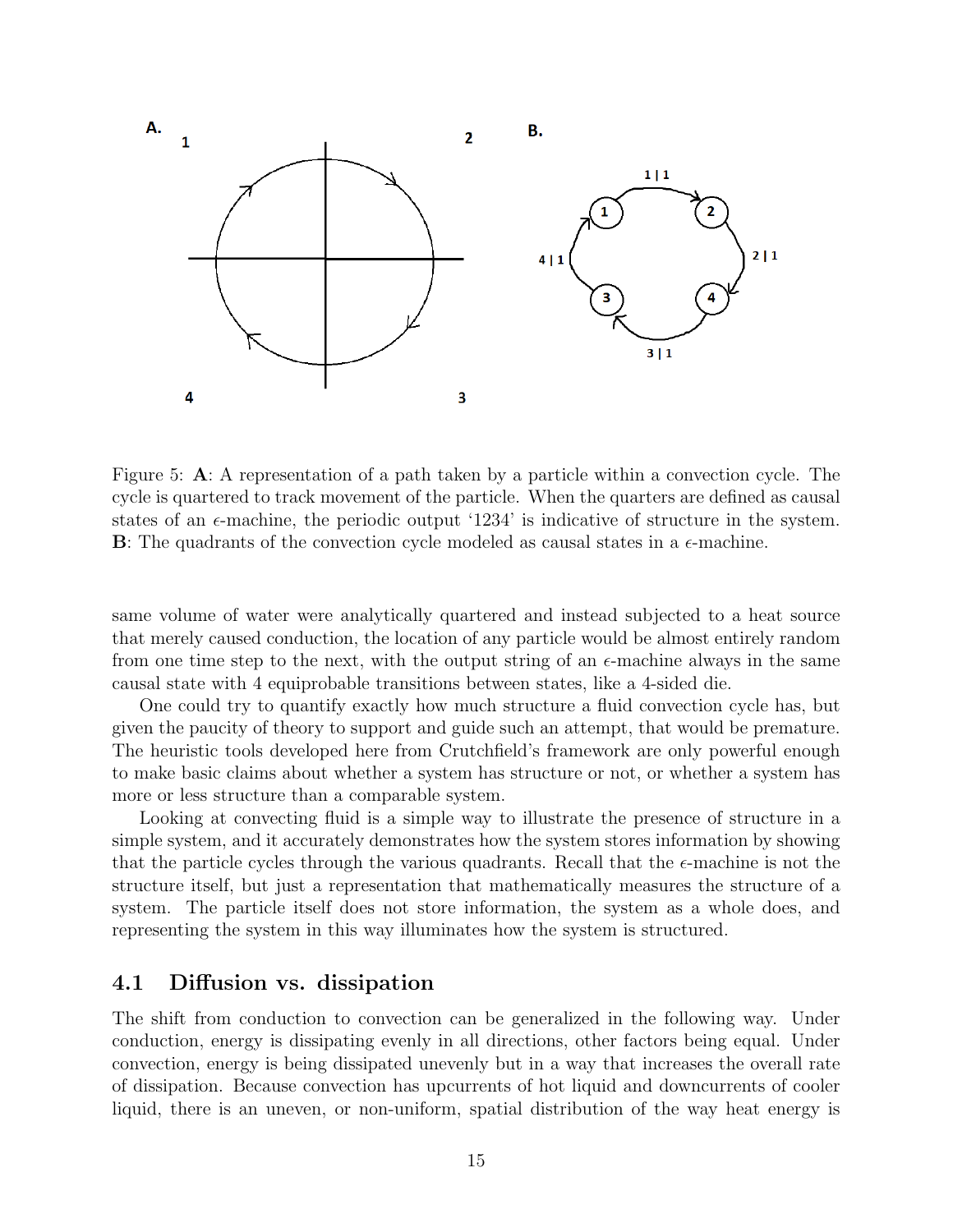being dissipated outward from the heat source.

Any spatially even dissipation of energy across gradients I'll call *diffusion*, whereas I'll use the term dissipation more generally to include both even (as in conduction) and uneven (as in convection) dissipation of energy. Diffusion of energy can occur not just via heat, but with any form of energy<sup>5</sup>. For example, electromagnetic energy is diffused evenly in all directions by a light bulb. Kinetic energy is likewise diffused, roughly, when a bomb explodes.

The change from diffusion to uneven dissipation occurs in a system when the energy gradient is pushed above a certain threshold by increasing the rate of energy input into the system. This threshold is passed when the parts of the system reach a critical point where diffusion breaks down because the properties of the system above that point change in such a way that the system's spatially even dissipation is no longer possible. When the diffusion breaks down, small instabilities form that gradually grow into larger instabilities that then become structures [33]. In the conduction-convection example, the increase in buoyancy of the heated liquid on the bottom is the particular pressure that breaks the diffusion process, which then produces instabilities as hotter liquid on the bottom starts to rise in columns alternating with columns of sinking colder liquid. The ultimate result is uneven dissipation of thermal energy via convection.

I'll refer to a system that dissipates energy above the threshold at which diffusion is broken as above threshold for short, and conversely, I'll refer to a system that dissipates energy via diffusion as below threshold.

# 5 The General Case of Structure-Formation

If structure is a fundamental property of physical systems and is as important as the concepts of energy and entropy in understanding system behavior, then there may be simple relations between structure and other fundamental properties that determine system behavior. On an intuitive level, structure is a property of a process that is arranged in some particular way, and whenever any system does anything, doing it in a particular way is different than that process occurring in a random or uniform way. Energy diffusing outward from a source results in a pure increase in entropy for the system as a whole without any resulting increase in structure. However, when a source dissipates energy through a process that is not even, some kind of explanation is required for why the dissipation is uneven because spatially even dissipation, all things being equal, is the default behavior expected from the 2nd law of thermodynamics that demands equalizing energy gradients over time. Of course, specific explanations can be given for why energy dissipates unevenly in a particular system, but the uneven dissipation of energy seems to be a general phenomena and thus requires a general explanation.

I believe this explanation requires relating structure and energy to each other. Just as the first and second laws of thermodynamics are very simple relations regarding entropy and energy, it seems plausible that the most basic relations between structure and other

<sup>&</sup>lt;sup>5</sup>Entropy production is the same concept as energy dissipation, just posed in different terms. The choice of terminology in a specific context comes down to what is more conceptually convenient or clear. In other work, I make use of recent developments in the study of entropy production, and the work here should also be seen as connected to that.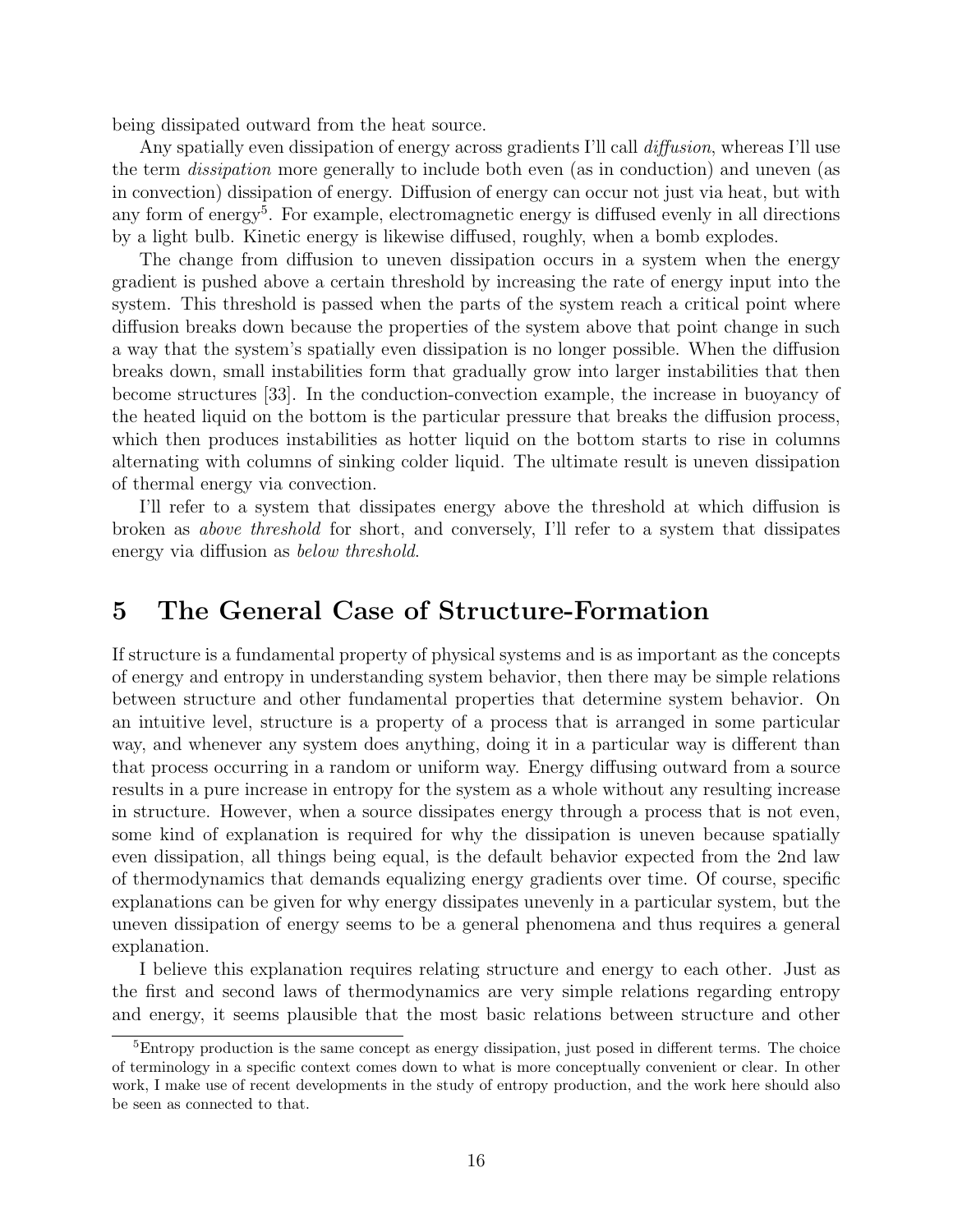properties also are simple relations.

From both common intuition and the framework advanced here, it is clear and unsurprising that when a heated liquid system crosses the threshold from conduction to convection, structure emerges. The main thesis of this paper generalizes this effect and claims it applies to all structures and systems: The formation of structure in systems is always and only the consequence of the dissipation of energy at a higher rate than can be accommodated by diffusion. This is posed as a universal principle of the relation between energy and structure, which offers more evidence for proposition  $#5$  above.

What makes the case of the transition from conduction to convection conceptually clear is that the change from the unstructured to the structured state is prompted by a single change in a single system parameter: the increase in heat applied to the system above a specific threshold. Many other systems that appear to contain structure are a less convenient testing ground for studying structure as a fundamental property because there are so many other confounding aspects of the system that make it difficult to pare down the parts of the system to the bare essentials responsible for the dynamics of structure. The conduction-to-convection example has no need of ongoing material inputs; the appearance of structure emergences in a homogeneous material; it's the kind of system that can be set up, observed, and studied using simple experimental procedures. Other prototypical structures in nature, including biological, geological, astronomical, chemical, atomic, quantum mechanical systems, are typically not so convenient.

As put forth above, diffusion is structureless, meaning that a system that is merely diffusing energy contains no informative correlations between its parts. Any break from diffusion necessarily results in a process that's structured, because any substantive change in a system's state transition probabilities not along the axis from less to more entropy necessarily pops out along the axis from less to more structure. I'll call uneven dissipation above threshold *structured dissipation*<sup>6</sup>.

Insofar as  $\epsilon$ -machines can represent the basic behavior of systems as transitioning between states, the argument that non-entropic changes in a system imply structural changes can also be posed in terms of  $\epsilon$ -machines. Imagine the  $\epsilon$ -machine for the coin-flip process. When the entropy of the process is altered by changing the bias of the coin and thus altering the output probabilities, no structure is added or changed. If one changes the process by adding new output symbols, for example by changing the process to the roll of a die with six possible outcomes instead of the coin flip's two outcomes, again entropy is added to the system but the structure remains unchanged.

There are only two possible ways to alter an  $\epsilon$ -machine without altering the  $\epsilon$ -machine's entropy. The first and trivial way is to change the  $\epsilon$ -machine in such a way that it might be symbolically or otherwise altered but still retain the fundamental properties of the  $\epsilon$ -machine intact. For example, instead of a coin with 0s and 1s, it could be a coin with 1s and 2s, or a die with three 1s and three 0s, etc... Such trivial changes don't affect the entropy or the structure of the system. The second, and only substantive, way to change an  $\epsilon$ -machine without altering its entropy requires making changes to its structure. Or stated conversely,

<sup>&</sup>lt;sup>6</sup>Structured dissipation bears an obvious resemblance to Ilya Prigogine's theory of dissipative structures", though they are very different theories that happen to engage some similar phenomena. Furthermore, many have questioned the substance of Prigogine's contributions on this subject [34, 35, 36, 37].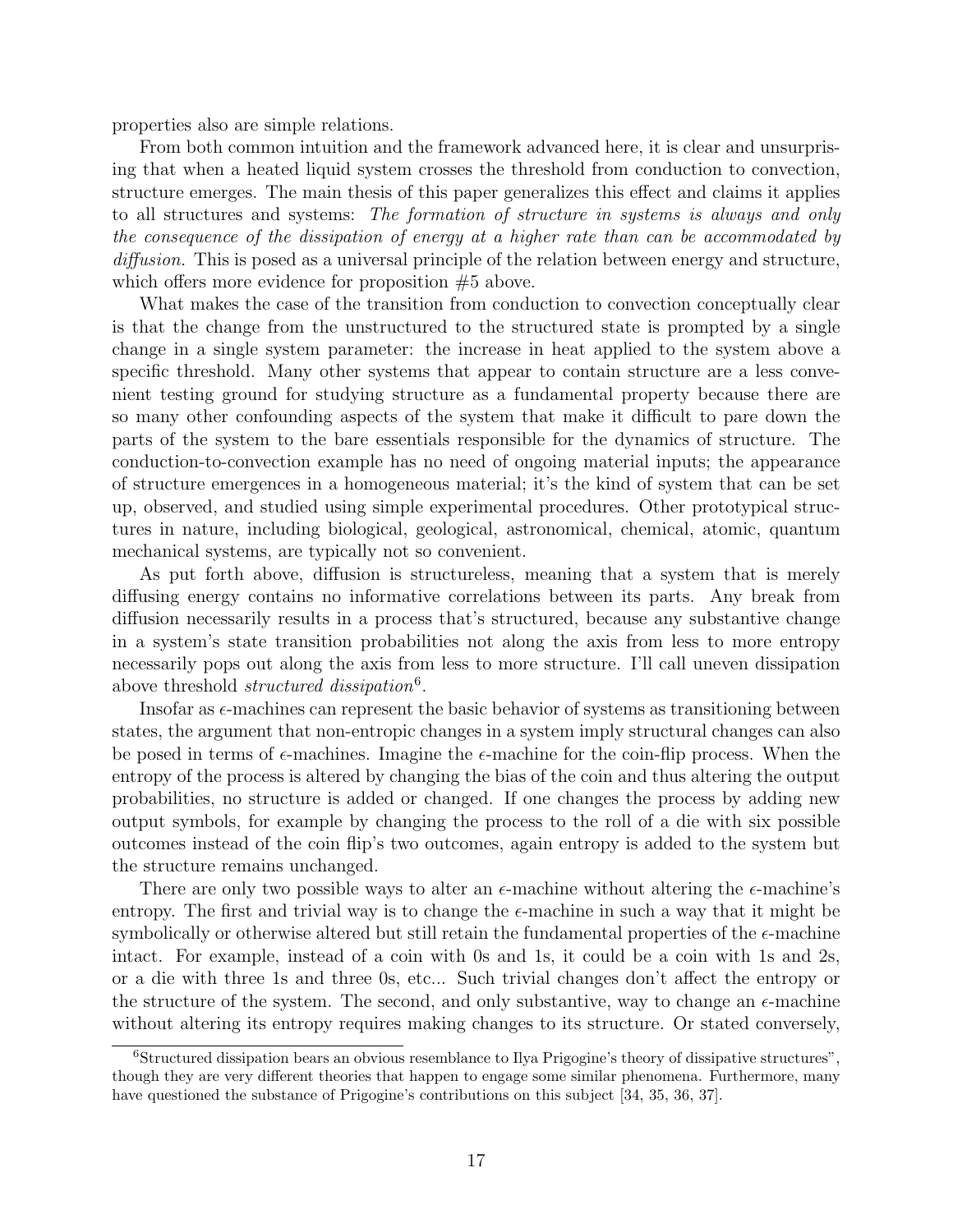any substantive change in an  $\epsilon$ -machine that can't be entirely accounted for as a change in entropy necessarily implies a change in structure.

This idea can be illustrated using specific  $\epsilon$ -machine examples. Taking the simplest case of an  $\epsilon$ -machine that contains no structure, its minimal representation must contain only one state, as in the coin-flip  $\epsilon$ -machine. If there are no informative relations between future and past states, then the  $\epsilon$ -machine can give a varying range of outputs, as in the different sides of a coin or sides of a die, but those outputs can never have informative correlations between them, and therefore the system is always in the same causal state in relation to future and past states. To change the system in any way that doesn't merely adjust the output probabilities and entropy values requires adding another state to the  $\epsilon$ -machine. For any minimal  $\epsilon$ -machine representation, an increase in the number of causal states results in an increase in structure of the  $\epsilon$ -machine, other things being equal. Such multi-state, or structure-containing,  $\epsilon$ -machines must have outputs with informative relations between them because it requires that the system store information about past and future states within its present state.

Any open and stable driven system engaged only in diffusion is essentially a one-state  $\epsilon$ -machine. A liquid being heated by an external source which then conducts that heat to a heat sink is always in the same macrostate. However, once convection emerges in a liquid, a description of the system needs to include the changing states of the system as the particles move through their cycles.

Notice that there is no third property of  $\epsilon$ -machines whereby a system can be substantively altered in a way not relating to its structure or entropy. To substantively alter a system is to change the way it transitions between states, and the nature of these transitions is entirely captured by a description of the system's structure and entropy, as is represented in  $\epsilon$ -machine diagrams. This is also a conceptual argument in support of the above proposition  $#5$  that structure relates to other fundamental relational properties, in this case entropy, according to universal principles.

Any system capable of forming structure has some point at which it crosses the threshold from diffusion to structured dissipation. Where that critical threshold lies in a particular system is determined by the thermal properties of its materials as well as many other specific properties. What is universal to all structures is their emergence in systems driven above threshold.

# 6 Studying Structured Dissipation in Other Systems

The transition from conduction to convection in a liquid appears like a straight-forward case of patterns and structure emerging from a system that previously lacked pattern or structure. Many supporting arguments and assumptions need to be validated for this hypothesis to hold up but various points make it plausible and worth testing elsewhere.

How might the hypothesis of structured dissipation be explored in other systems? Finding systems that go from an unstructured state to a structured one in response to an increase in energy input is not difficult. One example is the fusion of atoms into heavier elements in stars once those stars reach a certain mass with enough gravitational energy to create extreme internal pressures that stimulate nucleosynthesis. Another is the kind of chemical cycles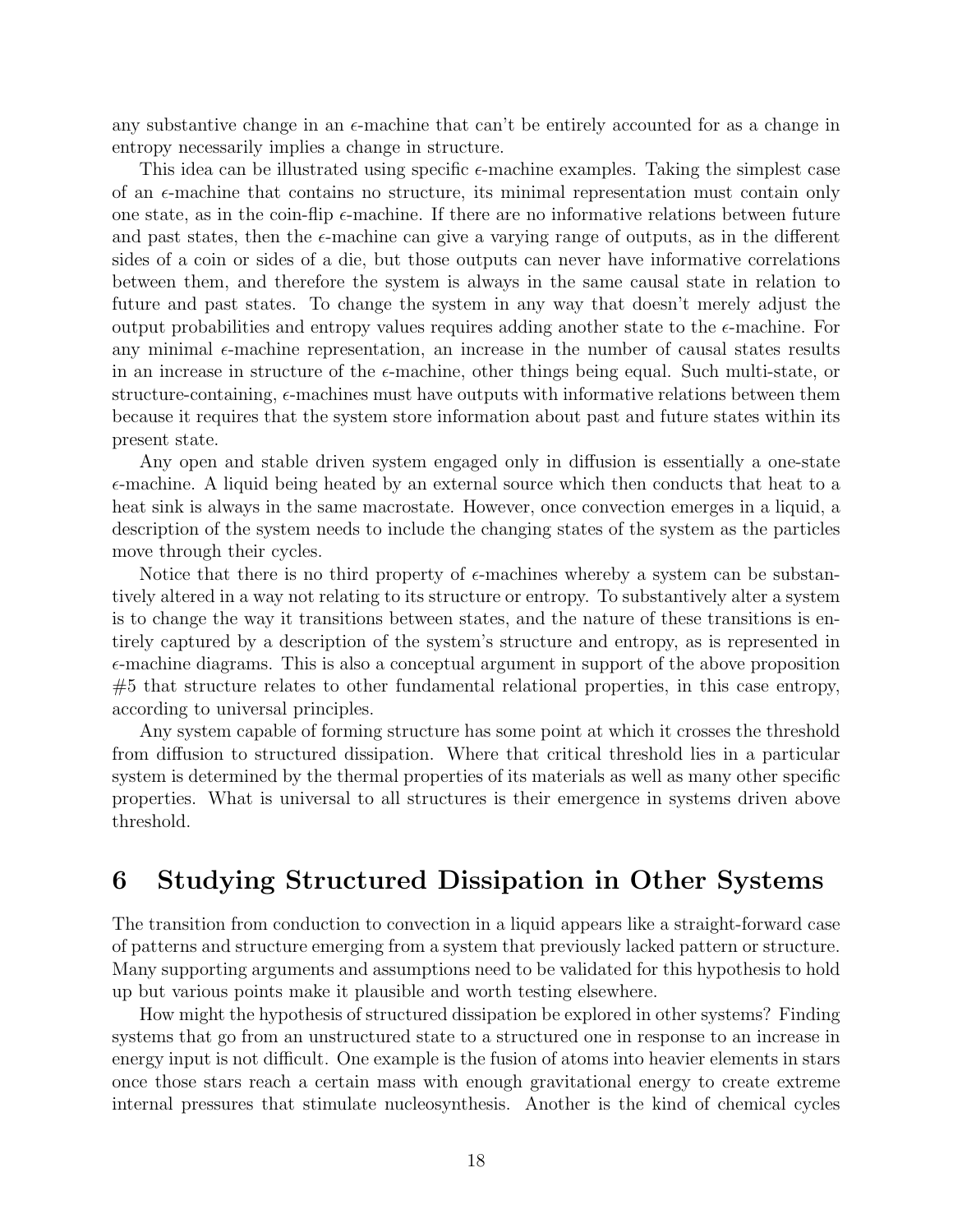that synthesize more complex molecules in response to sufficient energy flux. Turbulence is another prime example when discrete microstructures in the form of vortexes are observed upon the transition from laminar flow to turbulent flow in response to increased flow rate, something which Crutchfield and colleagues have been working on applying their framework to already [38, 39].

The difficult part is then fitting these examples of the emergence of structure in such a way that one can show that the structure observed can be justified as being structure in the mathematical meaning used in computational mechanics. Because the mathematical framework is not developed far enough yet to easily accommodate such systems, one has to use other methods to reason about the change in structure in a system over time. In this paper, I use some heuristics based on computational mechanics concepts.

After sample systems are found to fit the criteria necessary to apply this specific definition of structure, the theory of structured dissipation can be tested. For example, does structure in systems only emerge after an increase in energy input above a certain threshold and below which energy diffuses evenly? Does the emergence of structure facilitate a faster diffusion of energy overall? Does structure ever emerge in these systems without a concomitant increase in energy dissipation? These and other questions can help make the theory of structured dissipation falsifiable.

There are some common traps to avoid in using this approach. Often what appears to be the emergence of structure in a system is found to be merely the emergence of order. Like the sorting of different sized grains or pebbles in a container such that the smaller ones go to the bottom and the larger ones go to the top, this appears at first glance to be a structured process, but upon closer inquiry this constitutes mere ordered sorting and does not qualify as structured in the sense of computational mechanics. The formation of many kinds of apparently complex and structured crystals and other materials also exhibit this kind of ordering.

Structure in the colloquial sense can be applied to both objects and processes. However, computational mechanics itself can likely only be applied to structured processes and not structured objects [23]. There is no coherent way of taking a static object that appears to exhibit structured patterns and trying to fit it into an  $\epsilon$ -machine diagram because a static object in no way transitions between different states as required by  $\epsilon$ -machine modeling. However, computational mechanics would be a pretty weak theory if it was not able at all to account for the kind of structure observed in objects, as such structures–from atoms and molecules to geological formations–constitute a major portion of our intuition of what structure is. The key to analyzing object structures through this lens is to recognize that for an object structure to have been created, there must have been a structured process that created it, and so one can go about applying computational mechanics concepts to the structured processes that create structured objects.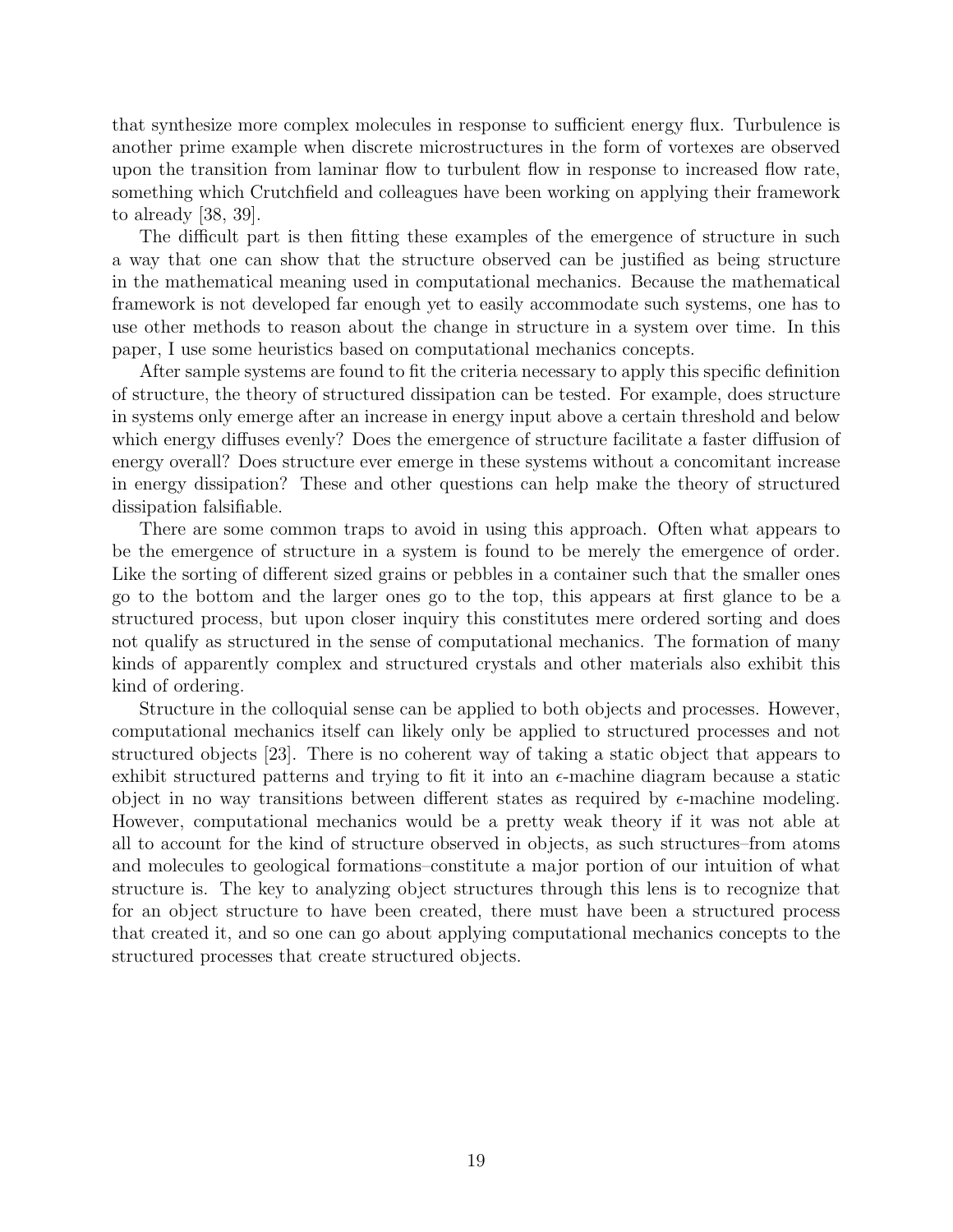# 7 Theoretical and Practical Uses for a Concept of Structure

In the history of physics, whenever a new fundamental concept like energy or entropy has been formalized and quantified, it has opened up new domains of inquiry and been accompanied by far-reaching and influential theorizing. The formalization and quantification of structure could have a similar effect on science. Just like energy and entropy are used universally across the hard and life sciences, so too could a concept structure find broad application.

One possible application is to the study of the emergence of life in the lab and on other planets, which is in many ways a study of the emergence of a broad class of structures including phenomena like biomolecules, proto-cells, and simple organisms. Applying a more formal concept of structure to such studies may make clear new constraints and reveal new possibilities about how life emerges from non-living matter. The study of many various kinds of complex phenomena, from brain activity to stock markets, could perhaps benefit from new modeling tools and conceptual frameworks like those developed in computational mechanics. However, speculating much on the specific details of such possibilities in science in general is beyond the reach of my knowledge and imagination.

For industrial applications, just as the concepts of entropy and energy are used universally by engineers to maximize efficiency, so too could structure perhaps play a similar role in some production processes. Of course, the structure of a hammer or car is not what structure in the sense of computational mechanics is useful for. But in terms of certain complex manufactured materials possessing structures, finding ways to maximize the efficient production of structure may result in new cost-effective techniques.

# 8 Conclusion

Recent advances in the definition of physical structure enable us to begin exploring the science of structure in real world systems. Using Crutchfield's computational mechanics framework as a basis for understanding structure, this paper has argued that structure is always and only the consequence of a system being driven above the threshold at which it can diffuse energy evenly in all directions. I call this structured dissipation, and I propose it to be a universal principle of structure in physical systems.

Even when precise quantification of structure in systems is impossible, the ideas of computational mechanics permit the use of heuristic concepts of structure to reason about comparative amounts of structure in a system under different conditions and in different states. With this form of reasoning, structured dissipation can be tested by looking at specific systems. The emergence of convection cycles in a heated liquid is taken to be a model case for illustrating this principle.

The ideas presented here are exploratory and require much work, particularly on the gap between clean quantitative models and messy real-world systems. However, a mathematical formulation of structured dissipation seems entirely plausible. If such progress were forthcoming and other basic principles of the behavior of structure were discovered, it is exciting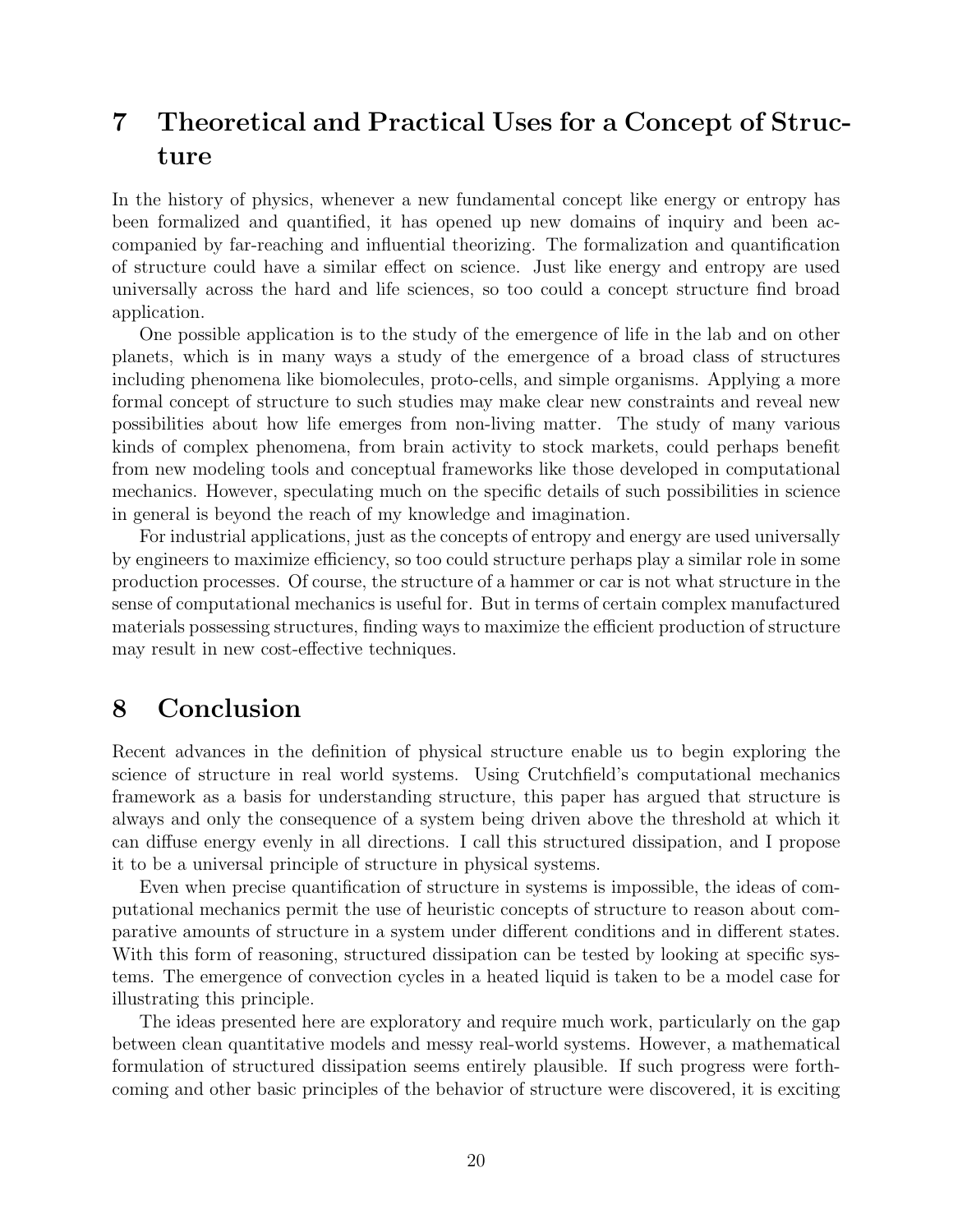to think about the scientific potential of a science of structure dynamics for advancing our understanding of physical systems.

## References

- [1] J. P. Crutchfield. "The Origins of Computational Mechanics: A Brief Intellectual History and Several Clarifications." arXiv preprint arXiv:1710.06832, 2017
- [2] P. Caws. Structuralism: A Philosophy for the human sciences. Humanities Press, 1997.
- [3] B. Russell. Introduction to mathematical philosophy. Macmillan, 1920.
- [4] C. E. Shannon. "A Mathematical Theory of Communication." Bell System Technical Journal, 27: 379-423, 623-656, 1948.
- [5] J. Ladyman, J. Lambert, K. Wiesner. "What is a complex system?." European Journal for Philosophy of Science, 3(1): 33-67, 2013.
- [6] E. T. Jaynes. "Information Theory and Statistical Mechanics." Physical review, 106(4), 620, 1957.
- [7] J. M. Parrondo, J. M. Horowitz, T. Sagawa. "Thermodynamics of Information." Nature Physics, 11(2): 131-139, 2015.
- [8] D. P. Feldman, C. S. McTague, J. P. Crutchfield. "The Organization of Intrinsic Computation: Complexity-Entropy Diagrams and the Diversity of Natural Information Processing." Chaos: An Interdisciplinary Journal of Nonlinear Science, 18(4): 043106, 2008.
- [9] S. Wolfram. "Statistical Mechanics of Cellular Automata." Reviews of Modern Physics, 55: 601-644, 1983.
- [10] Y.L. Klimontovich. Turbulent Motion and the Structure of Chaos: A New Approach to the Statistical Theory of Open Systems. Kluwer Academic, 1991.
- [11] C. R. Shalizi, J. P. Crutchfield. "Computational mechanics: Pattern and prediction, structure and simplicity." *Journal of statistical physics*,  $104(3-4)$ : 817-879, 2001.
- [12] J. P. Crutchfield, K. Young. "Inferring statistical complexity." Physical Review Letters, 63(2): 105, 1989.
- [13] J. P. Crutchfield. "The calculi of emergence: computation, dynamics and induction." Physica D: Nonlinear Phenomena, 75(1): 11-54, 1994.
- [14] J. P. Crutchfield. "Between order and chaos." Nature Physics, 8(1): 17-24, 2012.
- [15] J. P. Crutchfield. "Information and its metric." Nonlinear Structures in Physical Systems, Springer New York, 119-130, 1990.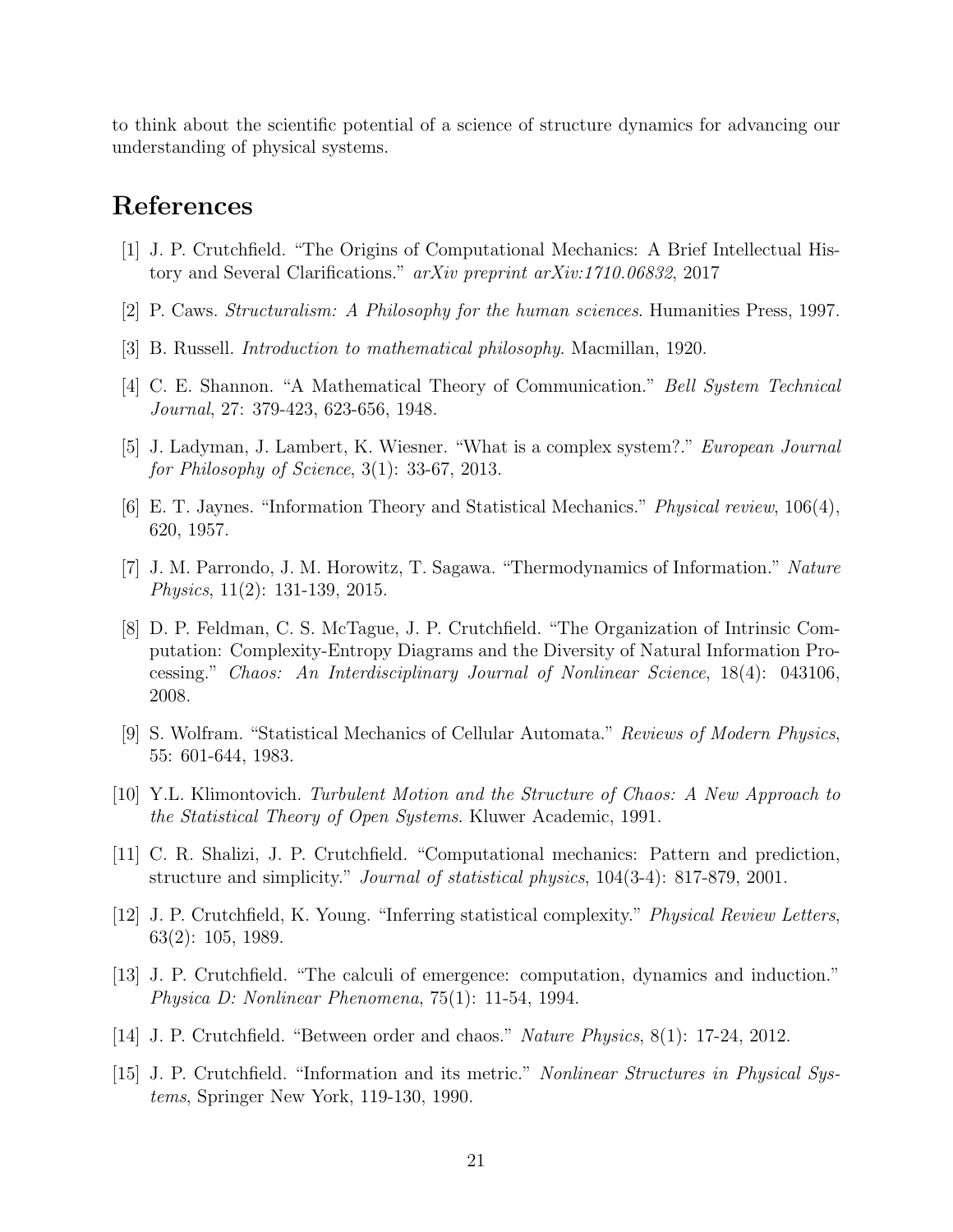- [16] J. P. Crutchfield, D. P. Feldman. "Synchronizing to the environment: Informationtheoretic constraints on agent learning." Advances in Complex Systems, 4(02n03): 251- 264, 2001.
- [17] N. F. Travers, J. P. Crutchfield. "Exact synchronization for finite-state sources." Journal of Statistical Physics, 145(5): 1181-1201, 2011.
- [18] J. P. Crutchfield. "e-Machine Reconstruction." Natural Computation and Self-Organization: The Physics of Information Processing in Complex Systems, Lecture 23, https://www.youtube.com/watch?v=vnUv430ROCA, 2013.
- [19] D. P. Feldman, J. P. Crutchfield. "Structural information in two-dimensional patterns: Entropy convergence and excess entropy." Physical Review E, 67(5): 051104, 2003.
- [20] S. E. Marzen, M. R. DeWeese, J. P. Crutchfield. "Time resolution dependence of information measures for spiking neurons: Scaling and universality." Frontiers in computational neuroscience, 9, 2015.
- [21] J. P. Crutchfield, J. E. Hanson. "Turbulent pattern bases for cellular automata." Physica D: Nonlinear Phenomena, 69(3): 279-301, 1993.
- [22] J. P. Crutchfield, J. E. Hanson. "Computational mechanics of cellular automata: An example." Physica D: Nonlinear Phenomena, 103(1): 169-189, 1997.
- [23] C. R. Shalizi. Causal architecture, complexity and self-organization in the time series and cellular automata. Doctoral dissertation, University of Wisconsin–Madison, 2001.
- [24] C. R. Shalizi, R. Haslinger, J. B. Rouquier, K. L. Klinkner, C. Moore. "Automatic filters for the detection of coherent structure in spatiotemporal systems." Physical Review E, 73(3): 036104, 2006.
- [25] R Clarke, M Freeman, N Watkins. "The application of computational mechanics to the analysis of natural data: An example in geomagnetism." Phys. Rev. E, 67: 160203, 2003.
- [26] C-B Li, H Yang, T Komatsuzaki. "Multiscale complex network of protein conformational fluctuations in single-molecule time series." *Proc. Natl Acad. Sci. USA*, 105: 536541, 2008.
- [27] D Kelly, M Dillingham, A Hudson, K Wiesner. "A New Method for Inferring Hidden Markov Models from Noisy Time Sequences." PLoS ONE, 7(1): e29703, 2012.
- [28] D. P. Varn, G. S. Canright, J. P. Crutchfield. "Discovering planar disorder in closepacked structures from x-ray diffraction: Beyond the fault model." Physical Review B, 66(17): 174110, 2002.
- [29] D. P. Varn, G. S. Canright, J. P. Crutchfield. " $\epsilon$ -Machine spectral reconstruction theory: a direct method for inferring planar disorder and structure from X-ray diffraction studies." Acta Crystallographica Section A: Foundations of Crystallography, 69(2): 197-206, 2013.